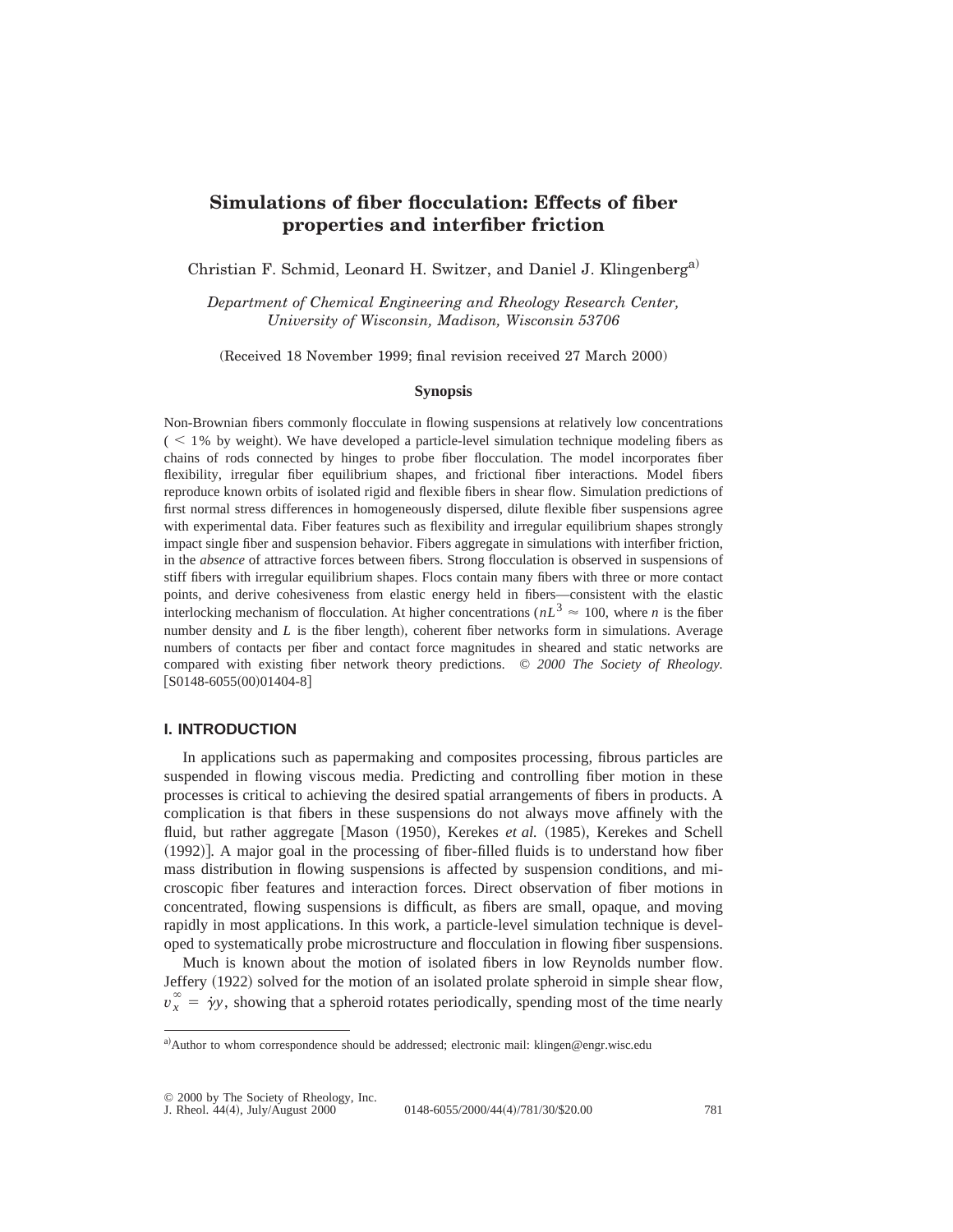aligned with the flow. The spheroid rotation period  $T$  increases with increasing spheroid aspect ratio  $r_s = a/b$  (ratio of major to minor axis lengths) as  $T = 2\pi (r_s + 1/r_s)/\gamma$ . Jeffery's analysis was shown to be valid for any axisymmetric body with fore–aft symmetry, provided that an equivalent aspect ratio  $r_e$  is used in place of the actual spheroid aspect ratio  $r_s$  [Bretherton (1962)]. For rigid cylinders of length-to-diameter ratio  $r_p$  $= L/D$ , equivalent aspect ratios have been experimentally measured [Goldsmith and Mason (1967)], yielding the correlation  $r_e = 1.24r_p / \sqrt{\ln r_p}$  [Cox (1971)].

Forgacs and Mason (1959a) and Goldsmith and Mason (1967) have theoretically and experimentally investigated the flow induced deformation of single fibers in simple shear flow. A cylindrical fiber in the flow/gradient plane is predicted to bend when the dimensionless group (called the bending ratio BR here)

$$
BR = \frac{E_Y(\ln 2r_e - 1.50)}{(\mu \dot{\gamma}) 2r_p^4}
$$
 (1)

is less than one, where  $E<sub>Y</sub>$  is the fiber Young's modulus and  $\mu$  is the fluid viscosity. Fiber shapes observed experimentally in shear flow have been classified and correlated with values of BR  $[Forgacs and Mason (1959b)].$  Salinas and Pittman  $(1981)$  have quantified fiber bending by measuring the minimum radius of curvature  $R_{\text{min}}$  attained by fibers during their orbits, finding smaller  $R_{\text{min}}$  with decreasing BR.

Studies have elucidated the forces responsible for holding fibers in flocs. Mason  $(1950, 1954)$  was the first to recognize that flocs form under conditions where electromagnetic and chemical forces are negligible compared to hydrodynamic forces. He proposed that, above a critical volume fraction  $\phi_{v,\text{crit}} = 3/(2r_p^2)$ , at which exactly one fiber center of mass  $(c.m.)$  is present in the spherical volume swept out by a fiber of length  $L$ , extensive fiber collisions result in mechanical fiber entanglement. Meyer and Wahren  $(1964)$  applied the concept of mechanical entanglement to highly concentrated fiber networks, suggesting that network strength derives from the interlocking of elastically loaded fibers. Assuming randomly oriented fibers, they derived an expression for the average number of contact points per fiber  $\langle n_c \rangle$  in a network as a function of  $r_p$  and  $\phi_v$ . They also predicted that the network shear modulus increases with increasing  $r_p$ ,  $\phi_v$ , and fiber stiffness. This and similar models for fiber network yield stress [Bennington] *et al.*  $(1990)$  and individual floc strength [Farnood *et al.*  $(1994)$ ] agree qualitatively with experiments, supporting the mechanical interlocking hypothesis.

Less is known about the processes by which fibers flocculate. Mason (1950) postulated that flocculation is a dynamic equilibrium process, with fibers continuously entering and leaving flocs, both rates being equal at steady state. Kerekes (1995) has identified dimensionless groups that help predict flocculation in specific experiments. He defines the crowding factor,  $N_c = 2 \phi_v r_p^2/3$ , which is the average number of fiber c.m.s present in the spherical volume  $\pi L^{3}/6$ . A closely related quantity is  $nL^{3} = 6N_c / \pi$ , the number of fiber c.m.s per unit volume *n* times the cubic volume  $L^3$ . Though useful, the crowding factor understandably cannot explain all phenomena, such as the dramatic dispersive action of water-soluble polymer in pulp fiber suspensions  $[Z$ auscher *et al.*  $(1999)$ . Thus, a technique that explores the effects of microscopic fiber features and interaction forces on suspension behavior is needed.

Direct particle level simulations have been employed to study non-Brownian fiber suspension flow behavior. Rigid fiber simulations have incorporated long range hydrodynamic interactions (HI) [Mackaplow and Shaqfeh (1996), Harlen *et al.* (1999)], short range lubrication forces [Yamane *et al.*  $(1994)$ ], and combined long and short range HI [Claeys and Brady (1993), Fan *et al.* (1998)]. Other rigid fiber simulations incorporate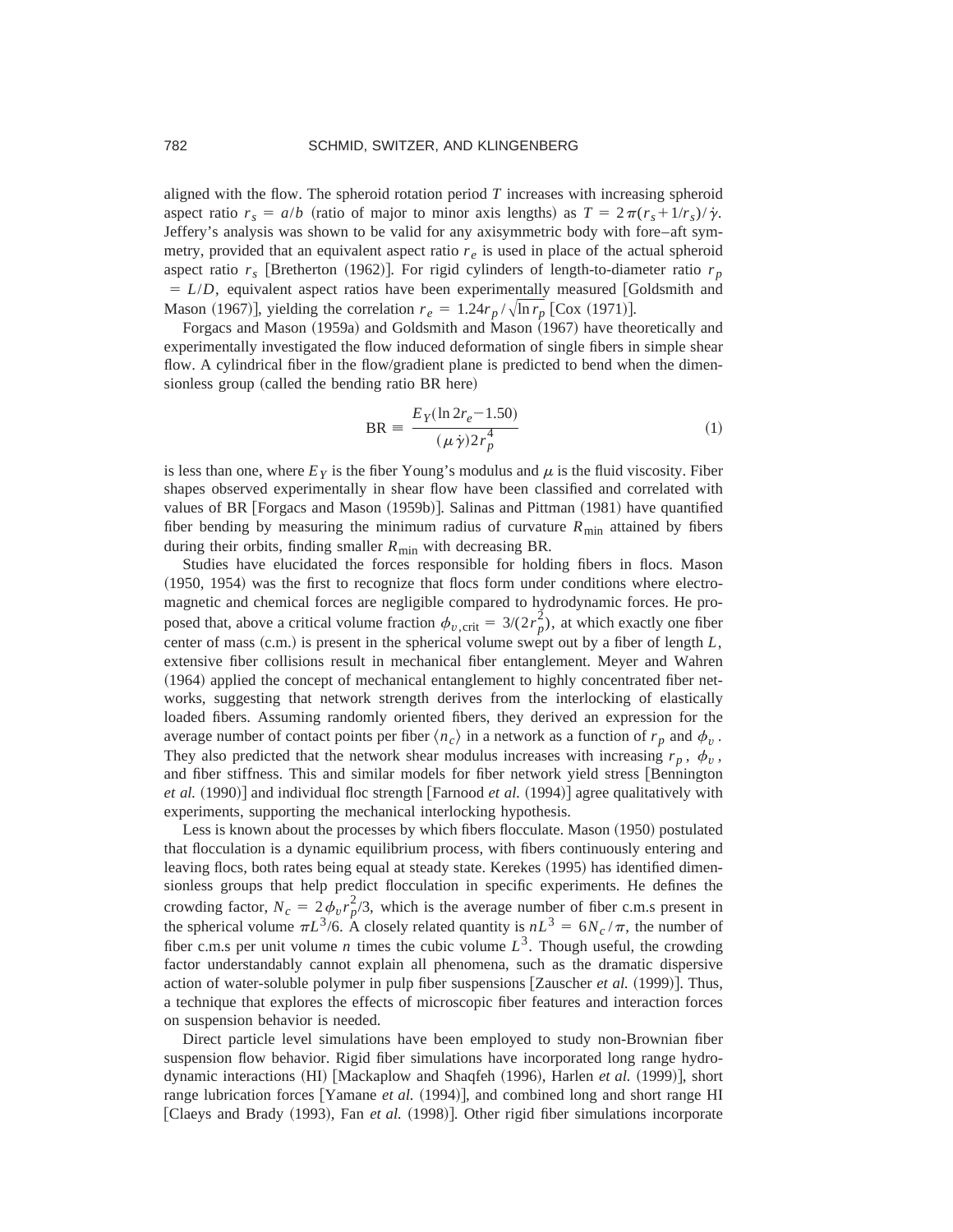

**FIG. 1.** Mechanical model of a fiber.

purely repulsive  $\lceil$ Sundararajakumar and Koch  $(1997)$ , and repulsive plus frictional  $\lceil$ Thomasset *et al.* (1997), Harlen *et al.* (1999)] contact forces. Sundararajakumar and Koch ~1997! and Harlen *et al.* ~1999! showed that hydrodynamic lubrication cannot prevent physical contact between fibers, and thus nonhydrodynamic contact forces will become important. Sundararajakumar and Koch (1997) show that for concentrated rigid fiber suspensions  $(nL^3 > 40)$ , simulations that neglect long range HI but include mechanical contacts predict fiber suspension dynamics (shear viscosity and orientation distributions) more accurately than results that include HI but neglect contacts. In simulations of falling ball rheometry, Harlen *et al.* (1999) showed that nonhydrodynamic contact forces dominate over hydrodynamic interactions as the concentration is increased ( $nL<sup>3</sup> \ge 12$ ). Thus, in our study of fiber flocculation, we neglect hydrodynamic interactions and probe the effects of repulsive and frictional fiber/fiber interaction forces. Simulations of flexible fibers, composed of linked rigid spheres [Yamamoto and Matsuoka (1996), Skjetne *et al.*  $(1997)$  and spheroids Ross and Klingenberg  $(1997)$  have successfully replicated single fiber motions and predicted suspension viscosities. Following Ross and Klingenberg  $(1997)$ , we employ chains of elongated bodies (rigid rods), enabling the simulation of high aspect ratio ( $r_p = 50-280$ ) fibers with relatively few bodies per chain.

In Sec. II, details of our simulation technique are presented. The model is shown to reproduce experimentally observed single fiber motion and homogeneous suspension rheological properties in Sec. III. Results of simulations probing fiber flocculation are then presented in Sec. IV, demonstrating that flocculation can be induced by purely mechanical means (interparticle friction, elastic fiber deformation, and irregular equilibrium shapes)—without attractive forces. Simulated flocs derive cohesiveness from elastic energy storage in fibers, consistent with the elastic interlocking mechanism of flocculation. Fiber features and interactions are shown to dramatically impact flocculation.

#### **II. SIMULATION METHOD**

#### **A. Mechanical model and equations of motion**

A fiber is modeled as a chain of  $N$  rigid rods and  $N-1$  hinges, as shown in Fig. 1. Rods have side length *l*, diameter *D*, and aspect ratio  $r_{p_r} \equiv l/D$ . The chain contour length is  $L = NI$ , and fiber aspect ratio  $r_p \equiv L/D$ . Rods rotate and twist about the hinges, replicating fiber bending and twisting deformations. However, the chain contour length remains fixed. Index *i* refers to a rod, as well as the hinge preceding it, (hinge 1 is fictitious). Each rod  $i$  in a chain (except for rod  $N$ ) has a hemispherical end cap at hinge  $i$ , and is blunt at hinge  $i+1$ . Rod N has hemispherical caps on both ends. When a chain is straight, the hemispherical end of each rod *i* overlaps the adjacent rod  $i-1$ . This model retains a smooth fiber surface even when bent.

A fiber configuration is specified by  $3(N+1)$  independent coordinates; the fiber c.m. position  $r_{\text{c.m.}}$  relative to space-fixed coordinates, and 3*N* internal coordinates relating the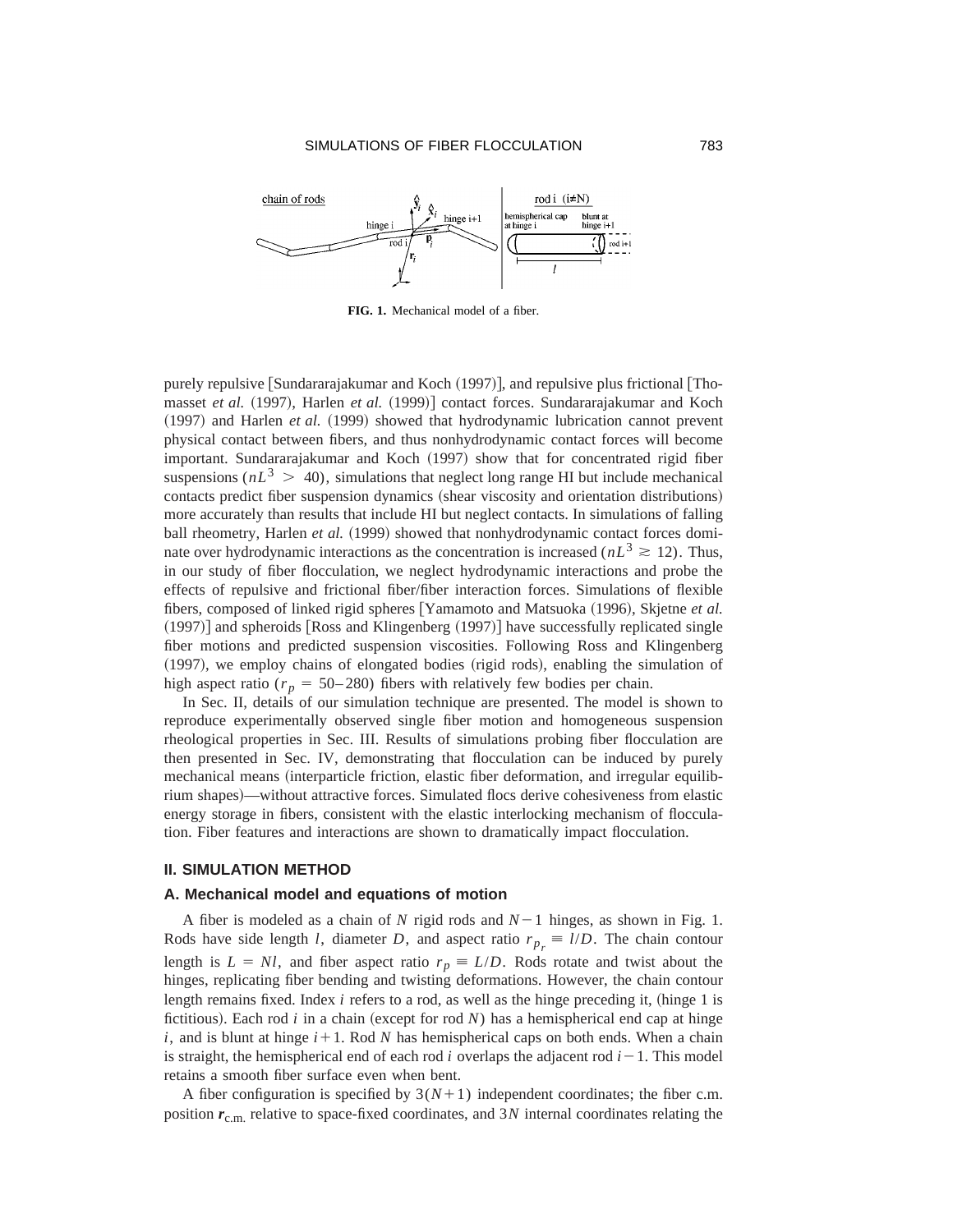orientations of *N* orthonormal sets of rod base vectors  $(\hat{x}_i, \hat{y}_i, p_i)$  (illustrated in Fig. 1) to the space-fixed frame. Rod c.m. positions are obtained by

$$
r_1 = r_{\text{c.m.}} - \frac{l}{2N} \sum_{i=2}^{N} \left( p_1 + p_i + 2 \sum_{j=2}^{i-1} p_j \right),
$$
  
\n
$$
r_{i(\neq 1)} = r_1 + \frac{l}{2} p_1 + l \sum_{j=2}^{i-1} p_j + \frac{l}{2} p_i.
$$
\n(2)

All vectors are based in the space-fixed frame unless otherwise indicated by bracketed subscripts, e.g.,  $v_{\text{[frame]}}$ .

Equations of motion in Cartesian coordinates for chains of rigid rods connected by hinges are derived from force and torque balances on each rod in a chain, with the constraint that the fiber contour length remains constant. For certain fiber interactions, additional constraints are imposed on the motion of contacting fibers. Balances contain contributions from five different sources: hydrodynamic forces and torques, body forces, elastic bending and twisting torques, constraint forces and their moments (to hold rods together in a chain), and interparticle forces (repulsive and frictional) and their moments. Particle and fluid acceleration are neglected.

The force balance on rod *i* is

$$
F_i^h - X_i + X_{i+1} + F_i^h + \sum_j f_{ij} = 0,
$$
\n(3)

where  $F_i^h$  is the hydrodynamic force,  $X_i$  and  $X_{i+1}$  are the constraint forces in hinges *i* and  $i+1$ , respectively,  $F_i^b$  is the body force, and  $\Sigma_j f_{ij}$  is the net interparticle force from all rods *j* interacting with rod *i*. The torque balance on rod *i* is

$$
T_i^h + \left( -\frac{l}{2} p_i \right) \times (-X_i) + \frac{l}{2} p_i \times X_{i+1} - Y_i + Y_{i+1} + \sum_j t_{ij} = 0,
$$
 (4)

where  $T_i^h$  is the hydrodynamic torque, the second and third terms are the moments about the rod *i* c.m. exerted by the constraint forces acting in hinges *i* and  $i+1$ , respectively,  $Y_i = Y_i^{\text{bend}} + Y_i^{\text{twist}}$  is the sum of the bending and twisting torques in hinge *i*, and  $Y_{i+1}$  is the analogous quantity for hinge  $i+1$ . The term  $\sum_j t_{ij} = \sum_j (S_{ij} p_i + 0.5 G_{ij} n_{ij}) \times f_{ij}$  is the net moment about the rod *i* c.m. exerted by the interparticle forces acting on rod *i*, where  $S_{ij}$  is the point on the rod *i* centerline at which the interaction with rod *j* occurs, the unit vector  $n_{ij}$  points from rod *i* to rod *j* at the interaction point and is perpendicular to both rod surfaces, and  $G_{ij}$  is the separation distance between rod centerlines at the interaction point.

In this model, the suspending fluid is Newtonian and hydrodynamic interactions between rods in different fibers, as well as within the same fiber, are neglected. The hydrodynamic force on a rod *i* is

$$
\boldsymbol{F}_i^h = \boldsymbol{A}_i \cdot (\boldsymbol{v}_i^\infty - \dot{\boldsymbol{r}}_i),\tag{5}
$$

where  $\dot{r}_i$  is the translational velocity of the rod *i* c.m.,  $v_i^{\infty}$  is the ambient fluid velocity at the rod *i* c.m., and  $A_i = 3 \pi \mu l [Y^A \delta + (X^A - Y^A) p_i p_i]$  is the second order, hydrodynamic resistance tensor. The resistance functions  $X^A(r_s)$  and  $Y^A(r_s)$  for a prolate spheroid of aspect ratio  $r_s$  [Kim and Karrila (1991)] are used, with an effective aspect ratio  $r_e$  in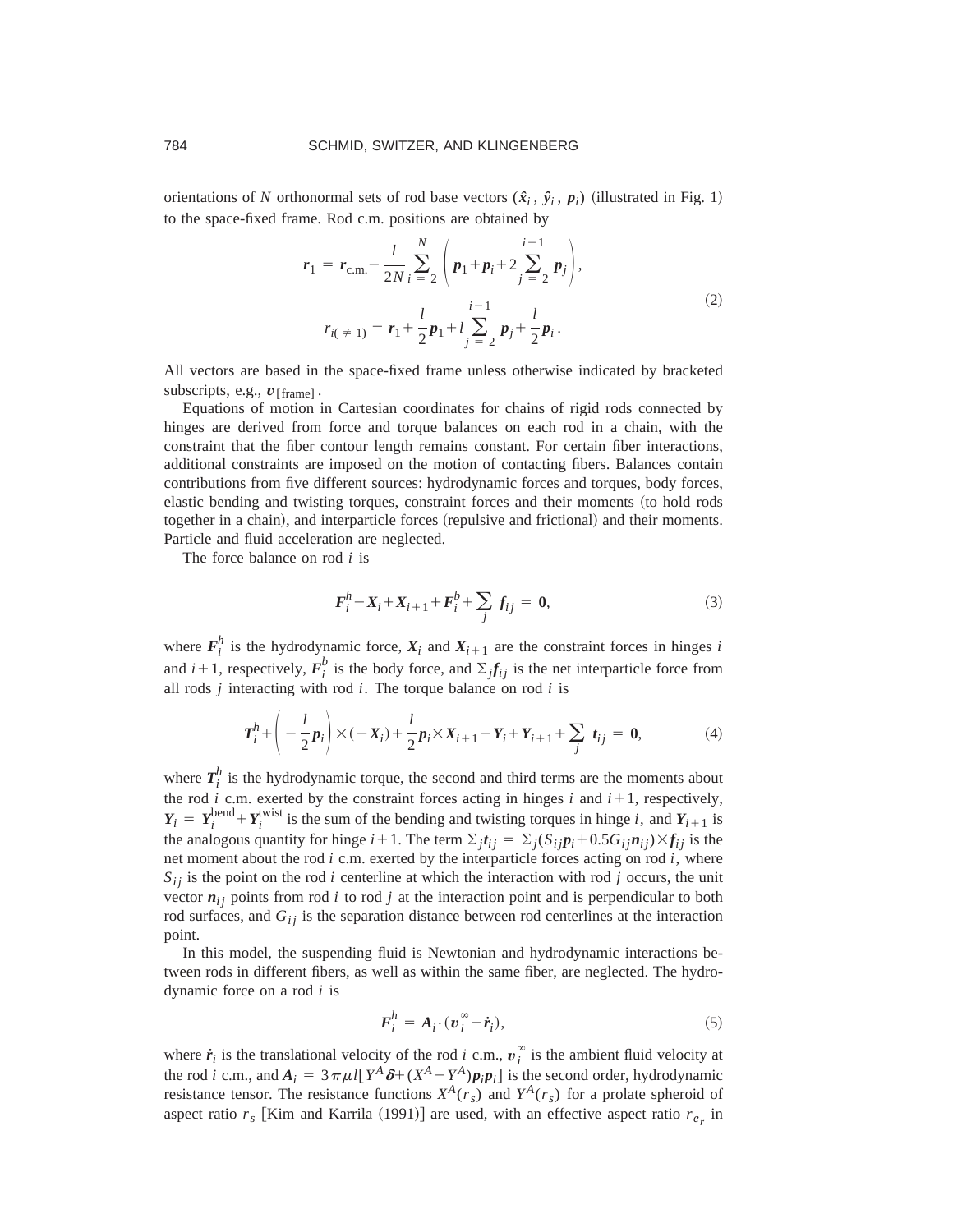place of  $r_s$ . The choice of  $r_{e_r}$  is explained in Sec. III. In this work, lengths are scaled with rod radius *R* except where noted. For simulations of simple shear flow,  $v_x^{\infty} = \dot{\gamma}y$ , time is scaled with the inverse of the shear rate  $1/\gamma$  (strain  $\gamma = \dot{\gamma} t$ ), and all forces with  $3 \pi \mu \dot{\gamma} lR$ , (superscripted asterisks denote dimensionless variables). The dimensionless rod velocity  $\dot{r}_i^* = \dot{r}_i / R \dot{\gamma}$ , obtained from Eq. (3), is

$$
\dot{\boldsymbol{r}}_i^* = \boldsymbol{v}_i^{\infty} + \boldsymbol{A}_i^{-1} * \cdot \bigg( -\boldsymbol{X}_i^* + \boldsymbol{X}_{i+1}^* + \boldsymbol{F}_i^{b*} + \sum_j \boldsymbol{f}_{ij}^* \bigg), \tag{6}
$$

where

$$
A_i^{-1*} = \left[\frac{1}{Y^A} \delta + \left(\frac{1}{X^A} - \frac{1}{Y^A}\right) p_i p_i\right].
$$

The hydrodynamic torque on rod *i* is

$$
T_i^h = C_i \cdot (\Omega_i^{\infty} - \omega_i) + \tilde{H} \cdot \dot{\gamma}, \tag{7}
$$

where  $\boldsymbol{\omega}_i$  is the angular velocity of rod *i*,  $\boldsymbol{\Omega}_i^{\infty}$  is the ambient fluid angular velocity at the rod *i* c.m., and  $\dot{\gamma} = \frac{1}{2}(\nabla v^{\infty} + \nabla v^{\infty})$  is the rate of deformation tensor of the ambient fluid. The resistance tensors  $C_i = \pi \mu l^3 [Y^C \delta + (X^C - Y^C) p_i p_i],$  and  $\tilde{H}$  $= -\pi \mu l^3 Y^H(\epsilon \cdot p_i) p_i$  [Kim and Karrila (1991)], where  $\epsilon$  is the third order permutation tensor, employ the resistance functions  $X^C(r_s)$ ,  $Y^C(r_s)$ , and  $Y^H(r_s)$  for a prolate spheroid, with an effective aspect ratio  $r_{e_r}$  used in place of  $r_s$ . From Eq. (7), a torque-free spheroid has the angular velocity given by Jeffery  $(1922)$ ,

$$
\boldsymbol{\omega}^{\text{jeff}} = \boldsymbol{\Omega}^{\infty} - \boldsymbol{C}^{-1} \cdot \tilde{\boldsymbol{H}} \mathbf{:} \boldsymbol{\dot{\gamma}}. \tag{8}
$$

For simple shear flow  $v_x^{\infty} = \dot{\gamma}y$ , the ambient fluid angular velocity is  $\Omega^{\infty} = (0,0,1)$  $(1-0.5\gamma)$ , and  $C^{-1} \cdot \tilde{H}$ :  $\dot{\gamma} = -0.5\dot{\gamma} Y^H(p_x p_z, -p_y p_z, p_y^2 - p_x^2)/Y^C$ . The dimensionless rod angular velocity can thus be obtained from Eq.  $(4)$  as

$$
\boldsymbol{\omega}_{i}^{*} = \boldsymbol{\omega}_{i}^{\text{left}} + \boldsymbol{C}_{i}^{-1*} \cdot \left( \frac{3}{4 r_{p_{r}}^{2}} \sum_{j} t_{ij}^{*} - \boldsymbol{Y}_{i}^{*} + \boldsymbol{Y}_{i+1}^{*} \right) + \frac{3}{4 r_{p_{r}} \boldsymbol{Y}^{C}} \boldsymbol{p}_{i} \times (\boldsymbol{X}_{i}^{*} + \boldsymbol{X}_{i+1}^{*}), \quad (9)
$$

where  $t_{ij}^* = t_{ij}/(3 \pi \mu \dot{\gamma} l R^2)$ ,  $Y_i^* = Y_i/(\pi \mu \dot{\gamma} l^3)$ , and

$$
C_i^{-1*} = \left[ \frac{1}{Y^C} \delta + \left( \frac{1}{X^C} - \frac{1}{Y^C} \right) p_i p_i \right].
$$

In this work, body forces are not applied. They are retained in the equations of motion for completeness.

Bending and twisting torques attempt to hold a chain in a specified equilibrium shape. Fiber equilibrium shape is defined by fixing a coordinate system  $(\hat{x}_i, \hat{y}_i, p_i)$  on each rod *i*, and an equilibrium coordinate system  $(\hat{x}^{\text{eq}}_i, \hat{y}^{\text{eq}}_i, p^{\text{eq}}_i)$  for each rod *i* on the preceding rod  $i-1$  [Fig. 2(a)]. At equilibrium, the coordinate system fixed on rod  $i$  and its equilibrium frame on rod  $i-1$  are aligned. The relative orientation between the equilibrium orientation for rod *i* ( $\hat{x}_i^{\text{eq}}, \hat{y}_i^{\text{eq}}, p_i^{\text{eq}}$ ) and the orientation of rod *i*-1 ( $\hat{x}_{i-1}, \hat{y}_{i-1}, p_{i-1}$ ) is prescribed. Vector  $\hat{y}_i^{\text{eq}}$  is rotated by an angle  $\phi^{\text{eq}}$  relative to  $\hat{y}_{i-1}$ , and vector  $p_i^{\text{eq}}$  is rotated by an angle  $\theta^{\text{eq}}$  relative to  $p_{i-1}$ , as shown in Fig. 2(b).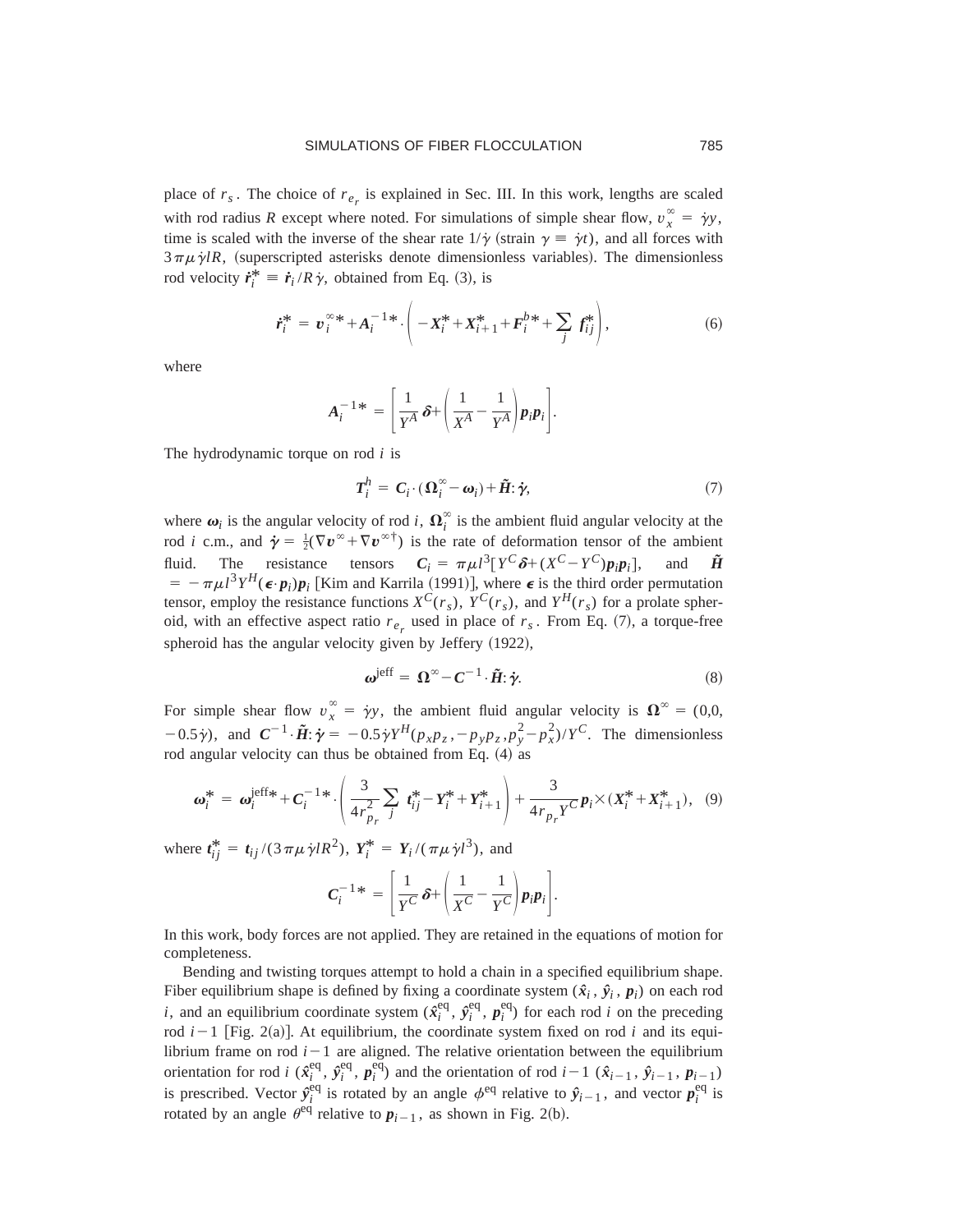

**FIG. 2.** (a) Frame on rod *i*, and equilibrium frame for rod *i* fixed on rod  $i-1$  used to define fiber equilibrium shape. (b) Relation between rod  $i-1$  frame and rod  $i$  equilibrium frame.

The angles  $\theta^{\text{eq}}$  and  $\phi^{\text{eq}}$  are specified to mimic a variety of equilibrium fiber shapes. For an intrinsically straight fiber,  $\theta^{eq} = 0$  and  $\phi^{eq} = 0$ . For a U-shaped fiber whose centerline lies in a plane and has an intrinsic radius of curvature  $R_u$ ,  $\theta^{eq}$  $= 2\tan^{-1}(l/2R_u)$  and  $\phi^{eq} = 0$  ( $\theta^{eq} \approx l/R_u$  for  $R_u \gg l$ ). For a helical fiber whose centerline encircles a cylinder of radius  $R_h$  and rises a distance *H* in one period,  $\cos \theta^{\text{eq}} = \cos \alpha \cos^2(\beta/2) + \sin^2(\beta/2)$  and  $\cos \phi^{\text{eq}} = \cos \alpha \sin^2(\beta/2) + \cos^2(\beta/2)$ , where  $\alpha = 2 \tan^{-1}(l/2R_h)$  and  $\beta/2 = \tan^{-1}(H/4R_h)$ .

Bending and twisting torques are applied when a chain deforms from its equilibrium shape. The bending torque in hinge *i* is

$$
Y_i^{\text{bend}} = -\kappa_b \, \alpha_{b,i} e_{b,i},\tag{10}
$$

where  $\kappa_b$  is the bending constant,  $\alpha_{b,i} = \cos^{-1}(\mathbf{p}_i \cdot \mathbf{p}_i^{\text{eq}})$  is the bending angle, and

$$
\boldsymbol{e}_{b,i} = \left(\frac{\boldsymbol{p}_i \times \boldsymbol{p}_i^{\text{eq}}}{|\boldsymbol{p}_i \times \boldsymbol{p}_i^{\text{eq}}|}\right)
$$

is the bending torque direction. For small deformations, the chain bending stiffness is related to the bending stiffness of an elastic cylinder by  $l\kappa_b \approx E_Y I$  where  $E_Y$  is the Young's modulus of the fiber material and *I* is the area moment of inertia, (*I*  $= \pi R^4/4$  for a circular cylinder with radius *R*). The twisting torque in hinge *i* is

$$
Y_i^{\text{twist}} = -\kappa_t \alpha_{t,i} c_i, \qquad (11)
$$

where  $\kappa_t$  is the twisting constant,  $\alpha_{t,i} = \cos^{-1}(\hat{y}_i^{\perp} \cdot \hat{y}_i^{\text{eq},\perp})$  is the twisting angle, and

$$
\hat{y}_i^{\perp} = \frac{(\delta - c_i c_i) \cdot \hat{y}_i}{|(\delta - c_i c_i) \cdot \hat{y}_i|}, \quad \hat{y}_i^{\text{eq},\perp} = \frac{(\delta - c_i c_i) \cdot \hat{y}_i^{\text{eq}}}{|(\delta - c_i c_i) \cdot \hat{y}_i^{\text{eq}}|},
$$

are the projections of vectors  $\hat{y}_i$  and  $\hat{y}_i^{\text{eq}}$  perpendicular to unit vector connecting adjacent rod c.m.s,  $c_i = (r_i - r_{i-1})/|r_i - r_{i-1}|$ . For small deformations,  $l \kappa_t \approx GJ$ , where *G* is the shear modulus of the fiber material and *J* is the appropriate area moment of inertia  $(J = \pi R^4/2$  for a circular cylinder with radius *R*). In this work,  $\kappa_t / \kappa_b = 0.67$ , which for an elastic cylinder corresponds to a Poisson's ratio of 0.5. For simple shear flow, the sum of the dimensionless bending and twisting torques in hinge *i* is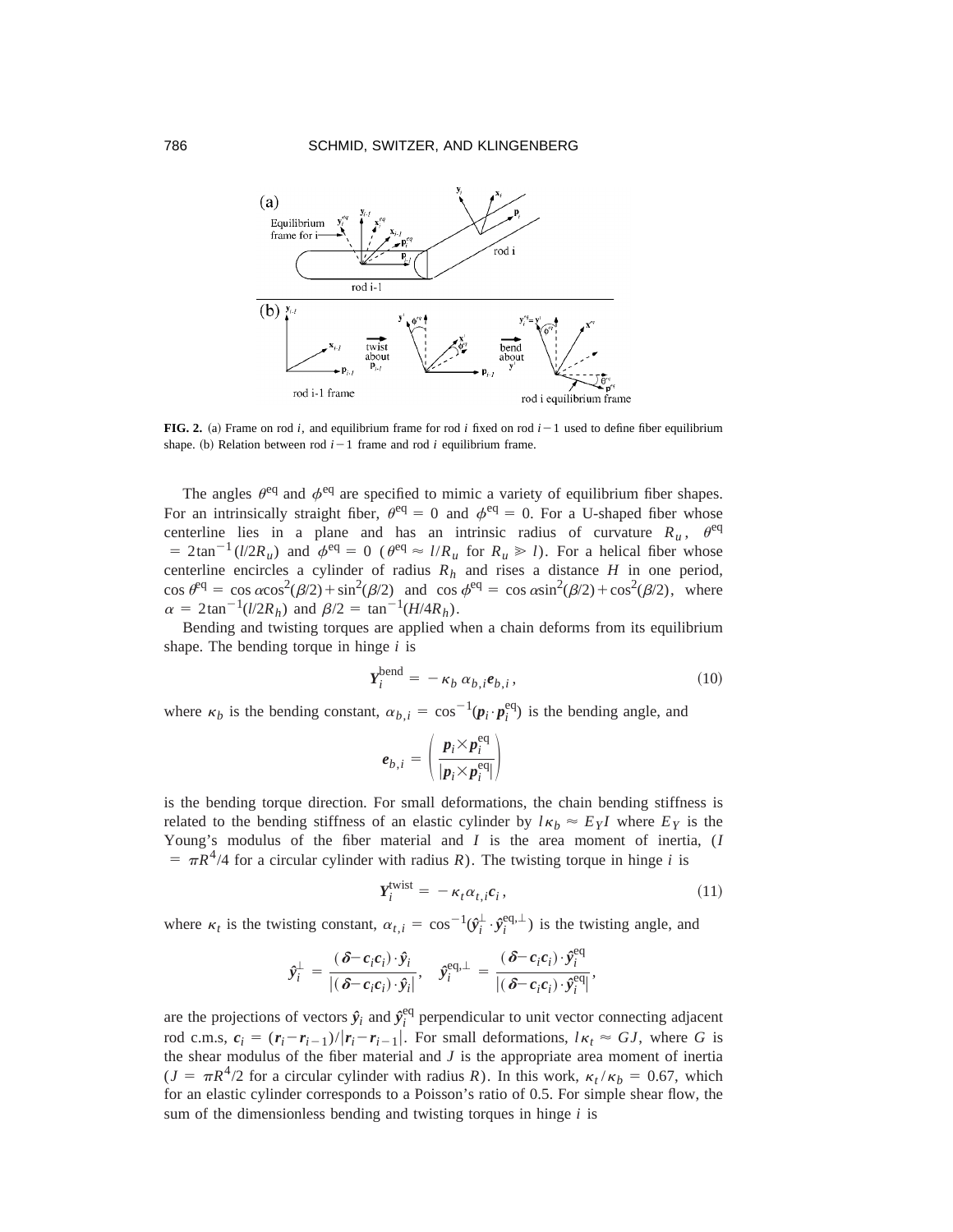$$
Y_i^* = \frac{Y_i}{\pi \mu \dot{\gamma} l^3} = -\frac{\kappa_b}{\pi \mu \dot{\gamma} l^3} [\alpha_{b,i} e_{b,i} + 0.67 \alpha_{t,i} c_i],
$$
\n(12)

where

$$
\frac{\kappa_b}{\pi \mu \dot{\gamma} l^3} \equiv \kappa_b^* = \frac{N^4}{\pi} \bigg( \frac{E_Y l}{\mu \dot{\gamma} L^4} \bigg)
$$

is the ratio of the elastic restoring torque scale to hydrodynamic torque scale. The dimensionless fiber stiffness  $DS = E_Y I/(\mu \dot{\gamma} L^4)$  is related to the bending ratio BR, defined in Eq. (1), by  $DS = \pi BR/[32(\ln 2r_e-1.5)]$  for cylindrical fibers. The elastic energy stored in a fiber is

$$
E_e = \frac{E_Y I N}{L} \sum_{i=2}^{N} (\alpha_{b,i}^2 + 0.67 \alpha_{t,i}^2). \tag{13}
$$

In Eqs.  $(10)$ ,  $(11)$ , and  $(13)$ , we have assumed that the fiber deformations are small (i.e., tan  $\alpha_{b,i} \approx \alpha_{b,i}$ ). Even for the most flexible fibers investigated here (DS = 7.7)  $\times 10^{-5}$ ), the resulting error in the average bending torque is only 5%.

The orientation of each rod can be represented by four Euler parameters [Wittenburg  $(1977)$ ]  $q_i = (q_0, q_1, q_2, q_3)_i$ , which are related to the unit vectors  $(\hat{x}_i, \hat{y}_i, p_i)$  by

$$
q_0 = \frac{1}{2}\sqrt{1 + \mathcal{R}_{11} + \mathcal{R}_{22} + \mathcal{R}_{33}}, \quad q_1 = \frac{1}{2} \frac{\mathcal{R}_{23} - \mathcal{R}_{32}}{\sqrt{1 + \mathcal{R}_{11} + \mathcal{R}_{22} + \mathcal{R}_{33}}},
$$
  

$$
q_2 = \frac{1}{2} \frac{\mathcal{R}_{31} - \mathcal{R}_{13}}{\sqrt{1 + \mathcal{R}_{11} + \mathcal{R}_{22} + \mathcal{R}_{33}}}, \quad q_3 = \frac{1}{2} \frac{\mathcal{R}_{12} - \mathcal{R}_{21}}{\sqrt{1 + \mathcal{R}_{11} + \mathcal{R}_{22} + \mathcal{R}_{33}}},
$$
(14)

where  $\mathcal{R}_{11(i)} = \hat{\mathbf{x}}_i \cdot \mathbf{e}_x$ ,  $\mathcal{R}_{12(i)} = \hat{\mathbf{x}}_i \cdot \mathbf{e}_y$ ,  $\mathcal{R}_{21(i)} = \hat{\mathbf{y}}_i \cdot \mathbf{e}_x$ , etc. The orthogonal rotation matrix

$$
\boldsymbol{\mathcal{R}}_{i} = \begin{bmatrix} q_{0}^{2} + q_{1}^{2} - q_{2}^{2} - q_{3}^{2} & 2(q_{1}q_{2} + q_{0}q_{3}) & 2(q_{1}q_{3} - q_{0}q_{2}) \\ 2(q_{1}q_{2} - q_{0}q_{3}) & q_{0}^{2} - q_{1}^{2} + q_{2}^{2} - q_{3}^{2} & 2(q_{2}q_{3} + q_{0}q_{1}) \\ 2(q_{1}q_{3} + q_{0}q_{2}) & 2(q_{2}q_{3} - q_{0}q_{1}) & q_{0}^{2} - q_{1}^{2} - q_{2}^{2} + q_{3}^{2} \end{bmatrix}_{i} \tag{15}
$$

(where  $\mathcal{R}_i^{\dagger} = \mathcal{R}_i^{-1}$ ), relates the vector  $\hat{y}_i$  in the space frame to the body fixed vector  $\hat{y}_{i[\text{body}]} = (0,1,0)$  by  $\hat{y}_i = \mathcal{R}_i^{\dagger} \cdot \hat{y}_{i[\text{body}]}$ . Analogous expressions relate  $\hat{x}_i$  and  $p_i$  to  $\hat{\mathbf{x}}_i[\text{body}_i] = (1,0,0)$  and  $\mathbf{p}_i[\text{body}_i] = (0,0,1)$ . The vectors  $\hat{\mathbf{y}}_i^{\text{eq}}$  and  $\mathbf{p}_i^{\text{eq}}$ , needed in twisting and bending torque expressions, respectively, are obtained by

$$
\hat{\mathbf{y}}_i^{\text{eq}} = \mathcal{R}_{i-1}^{\dagger} \cdot \mathcal{R}_{\text{eq}}^{\dagger} \cdot \hat{\mathbf{y}}_{i\text{[eq]}}^{\text{eq}},\tag{16}
$$

where  $\hat{y}_{i[eq]}^{eq} = (0,1,0)$ , and an analogous expression for  $p_i^{eq}$ . The rotation matrix  $\mathcal{R}_{eq}$ is defined as

$$
\boldsymbol{\mathcal{R}}_{\text{eq}} = \begin{bmatrix} \cos \theta^{\text{eq}} \cos \phi^{\text{eq}} & \cos \theta^{\text{eq}} \sin \phi^{\text{eq}} & -\sin \theta^{\text{eq}} \\ -\sin \phi^{\text{eq}} & \cos \phi^{\text{eq}} & 0 \\ \sin \theta^{\text{eq}} \cos \phi^{\text{eq}} & \sin \theta^{\text{eq}} \sin \phi^{\text{eq}} & \cos \theta^{\text{eq}} \end{bmatrix}, \qquad (17)
$$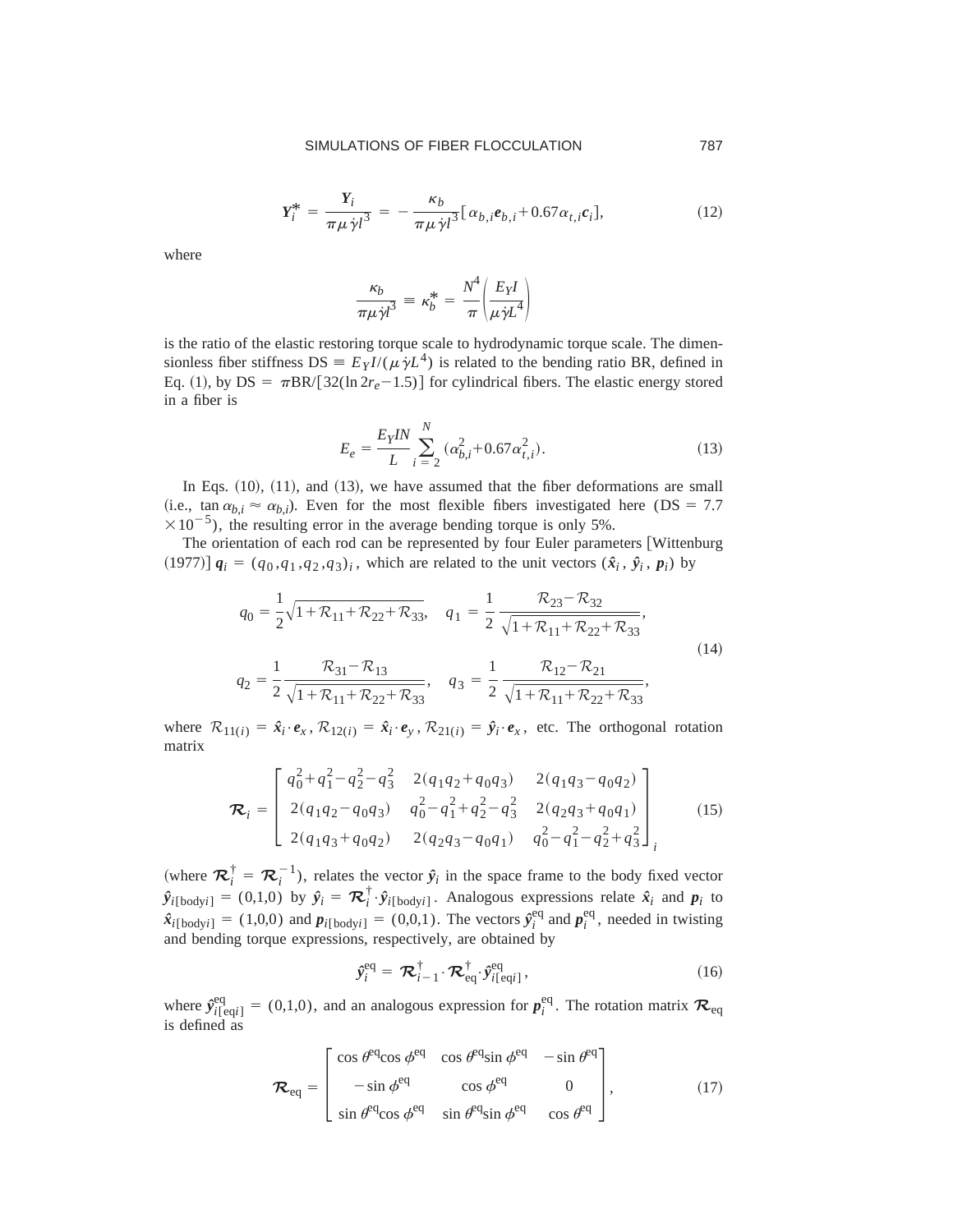where  $\mathcal{R}_{eq} = \mathcal{R}_{bend} \cdot \mathcal{R}_{twist}$  is the product of a bending and twisting rotation, as illustrated in Fig.  $2(b)$ .

The fiber contour length is held constant by requiring that  $r_i + (l/2)p_i = r_{i+1}$  $-(l/2)p_{i+1}$  for each pair of adjacent rods in a chain. Taking the time derivative leads to the constraint

$$
\dot{\boldsymbol{r}}_i - \dot{\boldsymbol{r}}_{i+1} + \frac{l}{2} (\boldsymbol{\omega}_i \times \boldsymbol{p}_i + \boldsymbol{\omega}_{i+1} \times \boldsymbol{p}_{i+1}) = \mathbf{0}.
$$
 (18)

Substituting Eqs.  $(6)$  and  $(9)$  for the translational and angular velocities yields

$$
\mathcal{Q}_i^* \cdot X_i^* + \mathcal{S}_i^* \cdot X_{i+1}^* + \mathcal{T}_i^* \cdot X_{i+2}^* = \mathcal{V}_i^*,
$$
\n(19)

where

$$
\mathcal{Q}_i^* = A_i^{-1} - \frac{3}{4Y^C} (\delta - p_i p_i),
$$

$$
\mathcal{S}_{i}^{*} = -(A_{i}^{-1*} + A_{i+1}^{-1*}) - \frac{3}{4Y^{C}} (2\,\delta - p_{i}p_{i} - p_{i+1}p_{i+1}),
$$

$$
\mathcal{T}_{i}^{*} = A_{i+1}^{-1*} - \frac{3}{4Y^{C}} (\delta - p_{i+1}p_{i+1}),
$$

$$
\mathbf{V}_{i}^{*} = -r_{p_{r}}(\mathbf{p}_{i} \times \mathbf{g}_{i}^{*} + \mathbf{p}_{i+1} \times \mathbf{g}_{i+1}^{*}) + A_{i}^{-1} * \cdot \mathbf{F}_{i}^{\text{ext}} - A_{i+1}^{-1} * \cdot \mathbf{F}_{i+1}^{\text{ext}} + \mathbf{v}_{i}^{\infty} * - \mathbf{v}_{i+1}^{\infty},
$$
\n
$$
\mathbf{g}_{i}^{*} = \boldsymbol{\omega}_{i}^{\text{left}} + \frac{3}{4r_{p_{r}}^{2} \cdot \mathbf{y}^{C}} \sum_{j} t_{ij}^{*} - \frac{1}{\gamma C} (\mathbf{Y}_{i}^{*} - \mathbf{Y}_{i+1}^{*}),
$$
\n
$$
\mathbf{F}_{i}^{\text{ext}} = \mathbf{F}_{i}^{b*} + \sum_{j} \mathbf{f}_{ij}^{*}.
$$

The  $N-1$  inextensibility constraints [Eq. (19) for  $1 \le i \le N-1$ ] can be solved simultaneously for the  $N-1$  unknown constraint forces  $X_i^*$  in a chain  $(X_1^* = 0)$ , provided all interparticle forces  $f_{ij}^*$  are known. For a chain of five rods, the system of equations takes the form

$$
\begin{bmatrix} \mathcal{S}_1 & \mathcal{T}_1 & 0 & 0 \\ \mathcal{Q}_2 & \mathcal{S}_2 & \mathcal{T}_2 & 0 \\ 0 & \mathcal{Q}_3 & \mathcal{S}_3 & \mathcal{T}_3 \\ 0 & 0 & \mathcal{Q}_4 & \mathcal{S}_4 \end{bmatrix}^* \cdot \begin{bmatrix} X_2 \\ X_3 \\ X_4 \\ X_5 \end{bmatrix}^* = \begin{bmatrix} \mathcal{V}_1 \\ \mathcal{V}_2 \\ \mathcal{V}_3 \\ \mathcal{V}_4 \end{bmatrix}^* \tag{20}
$$

The  $(3N-3)\times(3N-3)$  matrix is banded, thus computational effort for solving this system of equations can be made to scale linearly with *N*.

Including fiber interactions requires determining the minimum distance between neighboring rod surfaces. The algorithm we employ is summarized in Appendix A.

Repulsive interparticle forces acting normal to fiber surfaces are employed to represent the fibers' excluded volume. Two different types of forces can be employed. The short range position dependent force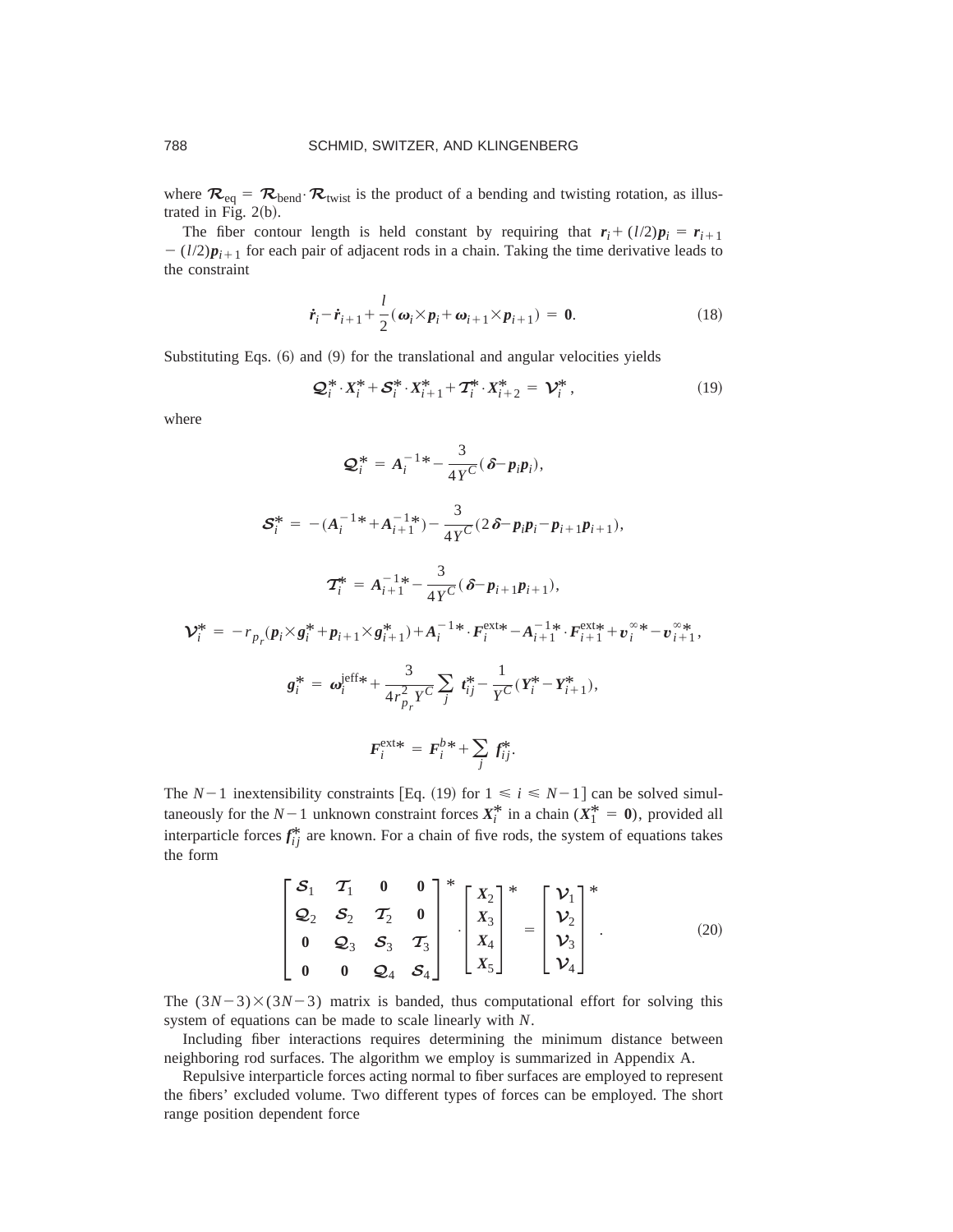#### SIMULATIONS OF FIBER FLOCCULATION 789

$$
f_{ij}^{\text{rep}} = -F \exp[-20(g_{ij} - 2)] n_{ij} \tag{21}
$$

can be used, where  $g_{ij} \equiv G_{ij}/R$ , and  $F = 120\pi \mu LR \dot{\gamma}$  is empirically found to eliminate surface overlaps. Here, interparticle forces are applied for  $g_{ij} \le 2.33$ .

Alternatively, repulsive forces can be applied that satisfy the no-approach constraint

$$
\Delta v_{ij} \cdot n_{ij} = 0, \tag{22}
$$

where  $\Delta v_{ij}$  is the relative velocity of the rod surfaces at the interaction point

$$
\Delta v_{ij} = \dot{r}_i + S_{ij}\omega_i \times p_i - \dot{r}_j - S_{ji}\omega_j \times p_j + 0.5G_{ij}(\omega_i + \omega_j) \times n_{ij}.
$$
 (23)

Here, forces are applied for  $g_{ij} \leq 2.01$ , simulating mechanical contact between rods. Substituting rod velocities and angular velocities from Eqs.  $(6)$  and  $(9)$  for *C* contacts in a cluster of *M* fibers yields a system of equations for the repulsive force magnitudes  $f_{ij}^{\text{rep}} \cdot n_{ij}$  (  $<$  0).

Simulations of unconnected rigid rods ( $N = 1$ ,  $r_p = 20$ ,  $nL^3 = 20$ ) in shear flow with these two methods agree fairly well. Using position dependent repulsive forces results in an average of 0.32 interactions per fiber compared to 0.25 contacts per fiber for repulsive forces that satisfy Eq.  $(22)$ . Suspension rheological properties agree similarly closely. In results reported here, short range, position dependent repulsive forces are employed, as this method is computationally simpler.

Static friction, which prevents fibers from sliding over one another, is incorporated through no-slip constraints on the motion of interacting particles

$$
\Delta v_{ij} \cdot t_{ij}^{(1)} = 0, \quad \Delta v_{ij} \cdot t_{ij}^{(2)} = 0. \tag{24}
$$

Here  $t_{ij}^{(1)}$  and  $t_{ij}^{(2)}$  are unit vectors tangent to both fiber surfaces at the point of closest approach

$$
t_{ij}^{(1)} = \frac{(\delta - n_{ij}n_{ij}) \cdot e_x}{|(\delta - n_{ij}n_{ij}) \cdot e_x|}, \quad t_{ij}^{(2)} = \frac{n_{ij} \times t_{ij}^{(1)}}{|n_{ij} \times t_{ij}^{(1)}|}. \tag{25}
$$

When friction is applied along with position dependent repulsive interparticle forces, the condition

$$
f_{ij}^{\text{fric}} \cdot \mathbf{n}_{ij} = 0 \tag{26}
$$

is imposed on each friction force  $f_{ij}^{\text{fric}}$ .

Equations  $(24)$  and  $(26)$  are nondimensionalized, and translational and angular velocities from Eqs. (6) and (9) are substituted, yielding a  $3C \times 3C$  system of equations for the unknown friction force vectors in a cluster of *M* fibers connected through *C* interaction points. These equations contain  $3M(N-1)$  unknown constraint forces  $X_i^*$ , and must be solved together with  $3M(N-1)$  inextensibility constraints [Eq. (19)]. We employ an approximate technique, described below.

Friction forces are applied at interaction point *k* if  $|f_k^{\text{fric}}| \le \mu_f^{\text{stat}} |f_k^{\text{rep}}|$ , where  $\mu_f^{\text{stat}}$  is the static friction coefficient. If  $|f_k^{\text{fric}}| > \mu_f^{\text{stat}}|f_k^{\text{rep}}|$  at one or more interaction points, the frictional interaction with the highest value of  $|f^{\text{fric}}|/|f^{\text{rep}}|$  is removed (a repulsive force is still applied), and friction forces are recalculated. This procedure is repeated until  $|f_k^{\text{fric}}|$  $\leq \mu_f^{\text{stat}} |f_k^{\text{rep}}|$  at all interaction points. This scheme mimics a sliding friction coefficient of zero, similar to the rigid fiber simulations of Thomasset *et al.* (1997).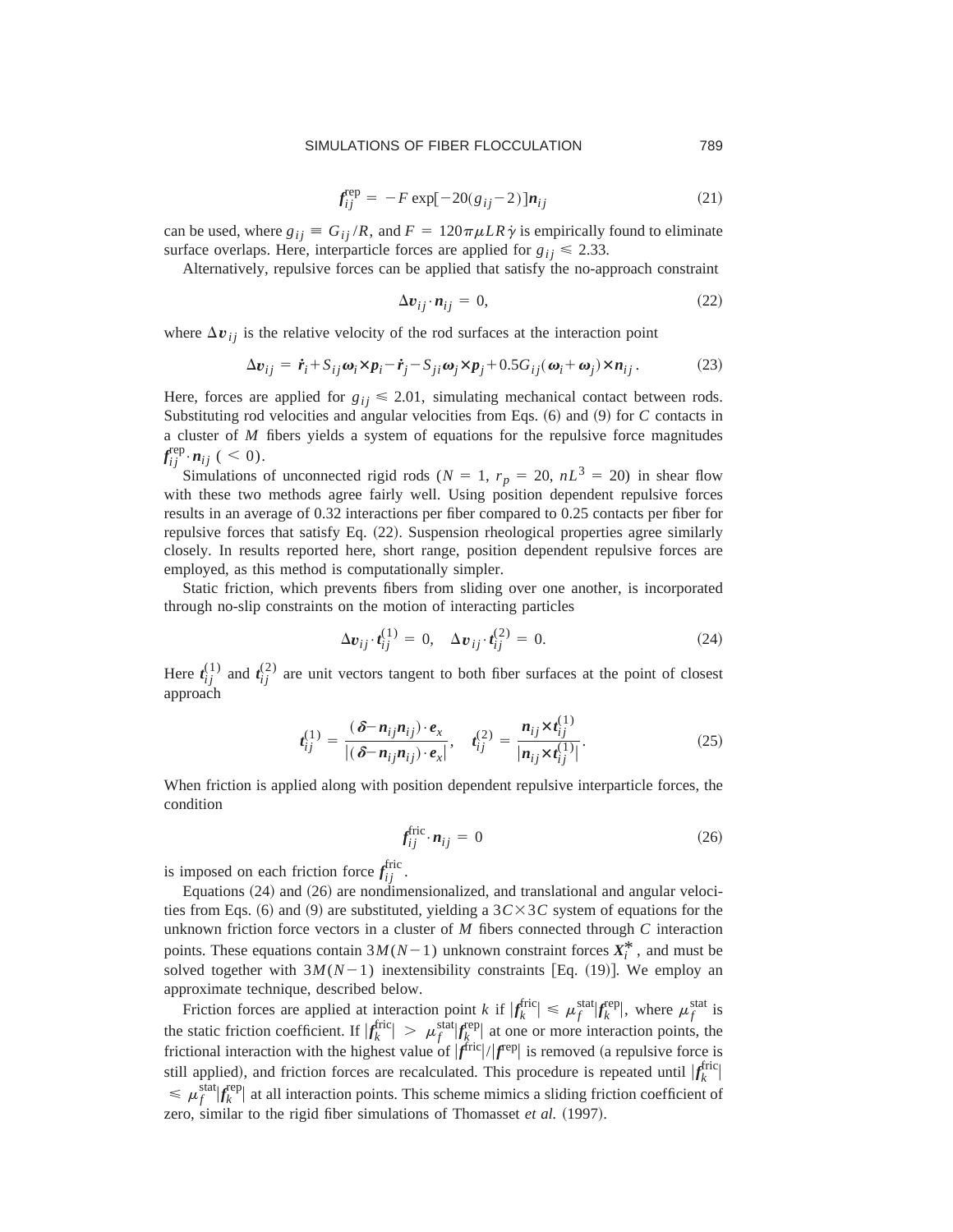#### **B. Computational details**

In numerical simulations, an approximate technique is adapted wherein constraint forces  $X_i^*$  from the previous time step are used to solve for current friction forces. With this simplification, the motions of adjacent rods in chains are temporarily uncoupled. Friction forces at only  $c$  contacts in a cluster of rods  $(i.e., a group of rods connected$ through frictional interaction points! must to be calculated simultaneously, rather than *C* contact forces in a cluster of fibers (typically  $c \approx 0.02C$ ). For a cluster of rods with *c* interactions, the dimensionless forms of the constraints in Eqs.  $(24)$  and  $(26)$ , combined with rod translational and angular velocities [Eqs.  $(6)$  and  $(9)$ ], yield a  $3c \times 3c$  system of equations for the friction forces

$$
\begin{bmatrix}\nU_1 & W_{12} & \cdots & W_{1c} \\
W_{21} & U_2 & & \vdots \\
\vdots & & \ddots & \vdots \\
W_{c1} & \cdots & & U_c\n\end{bmatrix}\n\cdot\n\begin{bmatrix}\nf_1^{\text{fric}} \\
\vdots \\
f_c^{\text{fric}}\n\end{bmatrix}\n=\n\begin{bmatrix}\nZ_1 \\
\vdots \\
Z_c\n\end{bmatrix}.
$$
\n(27)

Here  $U_k$  and  $W_{kl}$  are second order tensors, each  $Z_k$  is a vector. These terms are described in Appendix B.

At each simulation time step, bending and twisting torques are first evaluated, followed by a search for interaction points and calculation of position dependent forces. If rods *i* and *j* interact, frictional interactions are not considered between *i* and either *j*  $-1$  or  $j+1$  (rods adjacent to *j* in its chain). Likewise, rod *j* does not interact with *i*  $-1$  and  $i+1$  through frictional forces. This avoids the numerically unstable situation of having two friction forces applied at closely spaced positions near a hinge. Repulsive forces are applied for all  $g_{ij} \leq 2.33$ .

Once all interactions are found, rods are sorted into clusters. The friction forces in each cluster are calculated using Eq.  $(27)$  with constraint forces  $X_i^*$  from the previous time step (friction forces are not calculated the first time step). Then, current constraint forces are found by Eq.  $(19)$ , and rod motion is calculated with Eqs.  $(6)$  and  $(9)$ . Fiber c.m. velocities are calculated and  $r_{\rm c.m.}$  updated by

$$
\boldsymbol{r}_{\text{c.m.}}(\gamma + \Delta \gamma) = \boldsymbol{r}_{\text{c.m.}}(\gamma) + [1.5\dot{\boldsymbol{r}}_{\text{c.m.}}(\gamma) - 0.5\dot{\boldsymbol{r}}_{\text{c.m.}}(\gamma - \Delta \gamma)]\Delta \gamma. \tag{28}
$$

Rod Euler parameters  $q_i$  are updated by

$$
\begin{bmatrix}\n\dot{q}_0 \\
\dot{q}_1 \\
\dot{q}_2 \\
\dot{q}_3\n\end{bmatrix}_i = \frac{1}{2} \begin{bmatrix}\n0 & -\omega_{b,x} & -\omega_{b,y} & -\omega_{b,z} \\
\omega_{b,x} & 0 & \omega_{b,z} & -\omega_{b,y} \\
\omega_{b,y} & -\omega_{b,z} & 0 & \omega_{b,x} \\
\omega_{b,z} & \omega_{b,y} & -\omega_{b,x} & 0\n\end{bmatrix} \begin{bmatrix}\nq_0 \\
q_1 \\
q_2 \\
q_3\n\end{bmatrix}_i,
$$
\n(29)

and

$$
q(\gamma + \Delta \gamma) = q(\gamma) + [1.5\dot{q}(\gamma) - 0.5\dot{q}(\gamma - \Delta \gamma)]\Delta \gamma.
$$
 (30)

The vector  $\boldsymbol{\omega}_{b,i} = \boldsymbol{\mathcal{R}}_i \cdot \boldsymbol{\omega}_i$  is the rod *i* angular velocity in the body *i* frame. Each chain is regrown using Eq.  $(2)$  with the new orientations and  $r_{\text{c.m.}}$ .

Comparisons with an exact technique, in which the motion and forces in each cluster of fibers are calculated simultaneously, show that the approximate technique gives con-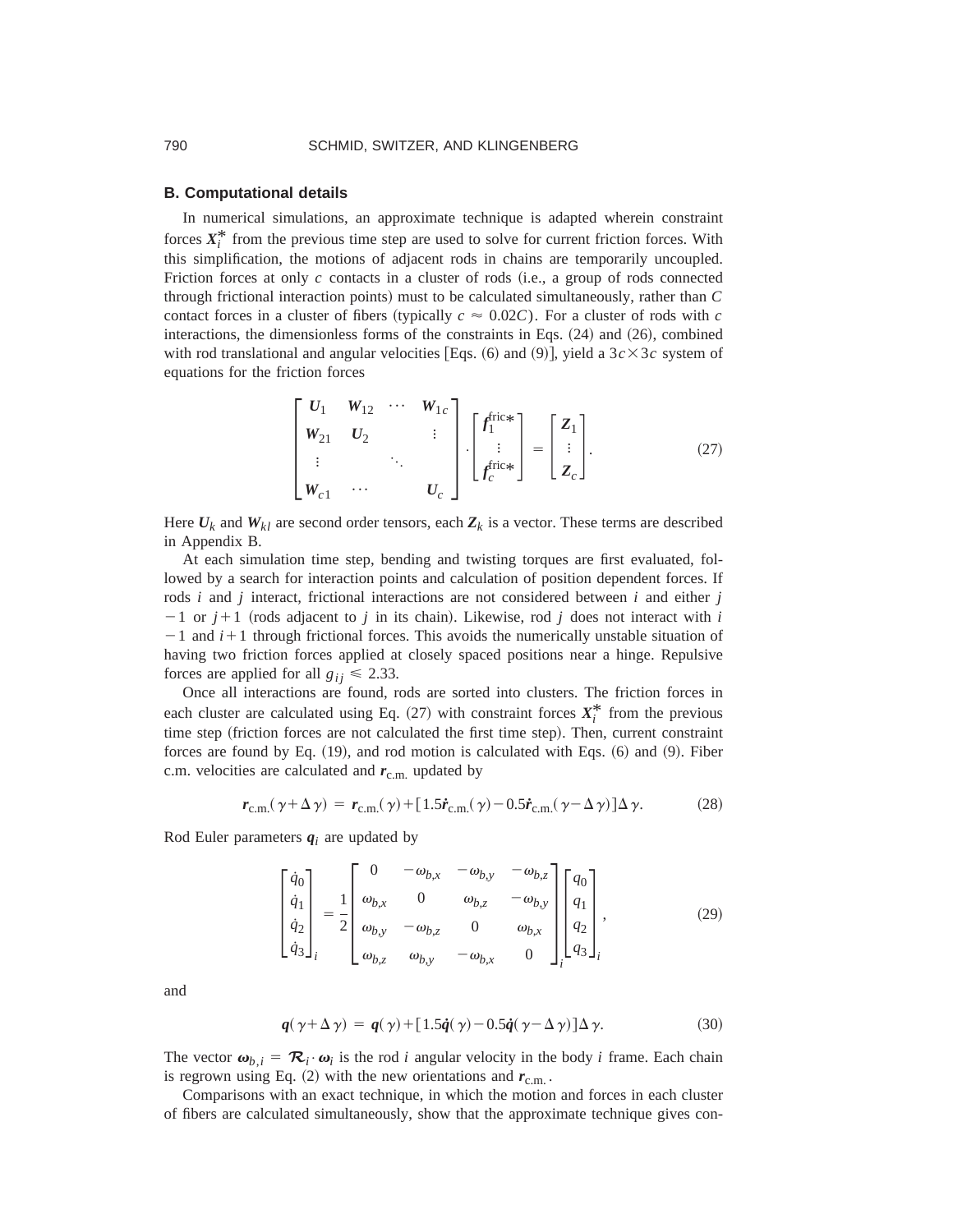| Fiber<br>aspect ratio | Experimental<br>period $T\dot{\gamma}^1$ | Model<br>fiber             | Model fiber<br>period $T\dot{\gamma}$ | $r_{e_r}/r_{p_r}$<br>in simulation |
|-----------------------|------------------------------------------|----------------------------|---------------------------------------|------------------------------------|
| 50                    | 197.1                                    | $5 \times (r_{p_r} = 10)$  | 198.8                                 | 0.75                               |
| $^{\prime\prime}$     | $^{\prime\prime}$                        | $10 \times (r_{p_r} = 5)$  | 196.8                                 | 0.78                               |
| 70                    | 264.8                                    | $5 \times (r_{p_r} = 14)$  | 263.1                                 | 0.70                               |
| 80                    | 297.6                                    | $8 \times (r_{p_r} = 10)$  | 298.4                                 | 0.71                               |
| 100                   | 363.3                                    | $10 \times (r_{p_r} = 10)$ | 361.5                                 | 0.69                               |
| 150                   | 522.2                                    | $5 \times (r_{p_r} = 30)$  | 520.9                                 | 0.63                               |
| 280                   | 919.0                                    | $14 \times (r_{p_r} = 20)$ | 921.8                                 | 0.61                               |

**TABLE I.** Dimensionless rotation periods  $T\gamma$  for model fibers with BR  $= 2$ . [<sup>1</sup> Values  $T\dot{\gamma} = 2\pi (r_e + 1/r_e)$  with  $r_e$  from empirical correlation of  $Cox (1971)$ ].

sistent suspension properties for  $\Delta \gamma \leq 2 \times 10^{-4}$  [Schmid (1999)]. In the simulations reported here,  $\Delta \gamma = 2 \times 10^{-4}$ .

Explicit, rather than position dependent, repulsive forces can be applied with friction forces. In this case, the no-slip constraints  $[Eq. (24)]$  are imposed, along with the noapproach constraint  $Eq. (22)$ . Comparisons show that the number of close range interactions with position dependent forces is within 5% of the number of physical contacts with explicit repulsive forces for flexible fiber simulations with  $r_p = 80$ ,  $N = 8$ , DS  $E = E_Y I/(\mu \gamma L^4) = 7.7 \times 10^{-4}, \theta^{\text{eq}} = 1.4, \phi^{\text{eq}} = 1.1, \mu_f^{\text{stat}} = \infty, \text{ and } nL^3 = 26.2$ [Schmid (1999)]. Thus, we employ position dependent repulsive forces exclusively, and take the number of close interactions to be a good estimate of the number of true mechanical contacts.

Rigid fiber simulations, [Eq. (27) is used with  $N = 1$ ;  $X_i^*$  and  $Y_i^*$  on the right hand side set to zero], with  $r_p = 20$ ,  $\mu_f^{\text{stat}} = \infty$ , and  $nL^3 = 10$  predict consistent steady state suspension properties, and only 5% slower equilibration as the simulation box side length is decreased from  $B = 4L$  to  $B = 2L$  [Schmid (1999)]. Here we perform simulations in cubic boxes with side lengths  $1.6L \le B \le 4L$ .

Neglecting fluid and particle inertia suggests that Reynolds numbers are limited to  $Re \equiv \rho \dot{\gamma} L D / \mu \leq 0.1$ . For typical pulp fibers with length  $L = 2.5$  mm and diameter *D* = 32  $\mu$ m [Smook (1982)] suspended in water with  $\rho = 10^3$  kg/m<sup>3</sup> and  $\mu$  $= 10^{-3}$  Pa s, simulations with DS = 0.008 (BR = 0.25) imply that fiber stiffnesses are limited to  $EI \leq 4 \times 10^{-16} \text{ N m}^2$ . Although such fibers appear stiff in simulations (i.e., they do not bend appreciably; see below), such values for  $EI$  are much smaller than experimentally measured values for wood fibers [Kerekes and Tam Doo  $(1985)$ ]. Simulations with larger DS can be performed at increased computational cost.

## **III. SINGLE FIBER AND HOMOGENEOUS SUSPENSION SIMULATIONS**

This model successfully replicates Jeffery orbits of isolated, neutrally buoyant, rigid fibers. The equivalent aspect ratios of the rigid rods  $r_{e_r}$  are chosen such that the orbit periods of stiff model fibers ( $BR = 2$ ) match experimentally measured orbit periods  $(T\dot{\gamma} = 2\pi(r_e+1/r_e)$ , where  $r_e$  is related to the fiber aspect ratio  $r_p$  by the correlation  $r_e = 1.24r_p / \sqrt{\ln r_p}$  [Cox (1971)]). Model fiber rotation periods are independent of initial fiber orientation, in agreement with Jeffery's analysis [Jeffery (1922)]. Table I summarizes the equivalent rod aspect ratios used in the simulations.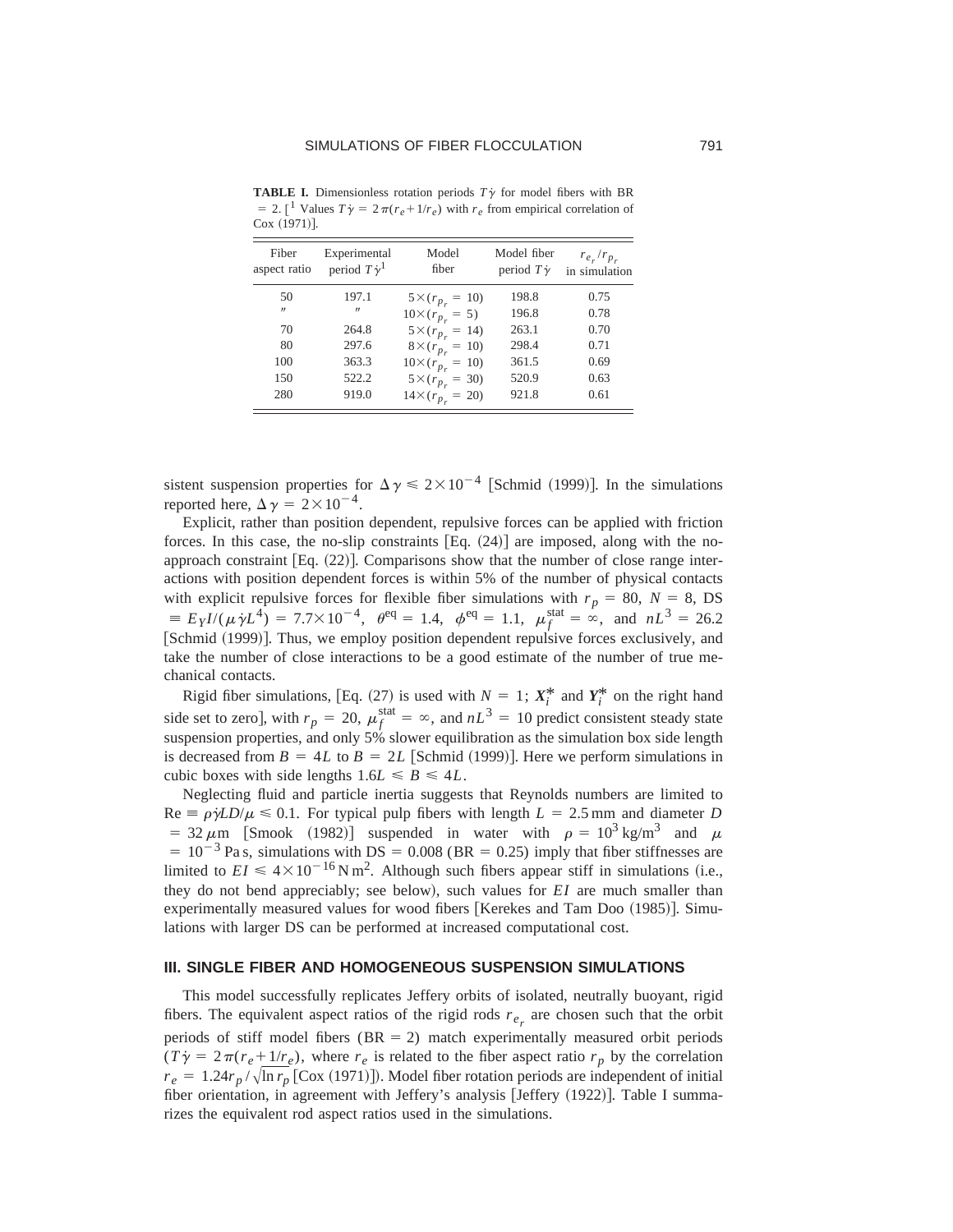

**FIG. 3.** Snapshots of intrinsically straight, model fibers  $(r_p = 50, N = 10)$  of three different stiffnesses, undergoing  $C = \infty$  orbits.

The model reproduces isolated fiber motions in shear flow over a wide range of fiber stiffnesses. Figure 3 shows snapshots of model fibers with three different values of the BR [Eq. (1)] undergoing orbits in the flow/gradient plane (" $C = \infty$ " orbits [Mason  $(1954)$ ]). The minimum radius of curvature attained by a smooth line that is tangent to each rod at its c.m. (the model fiber ''centerline'') during a  $C = \infty$  orbit is plotted as a function of BR for intrinsically straight model fibers of various aspect ratios in Fig. 4. Intrinsically straight model fibers do not bend appreciably until  $BR \leq 0.1$ ; thus they are stiffer than actual fibers, which bend for  $BR \leq 1$ . The symmetrical *S* shapes of intrinsically straight model fibers also differ qualitatively from the *C* shapes observed in experiments  $[Forgacs and Mason (1959b)].$  To obtain *C* shapes during flexible fiber rotations, model fibers are given small permanent deformations (Fig. 5). The bending behavior of model fibers with intrinsic radii of curvature  $R<sub>u</sub> = 10L$ , shown by the filled symbols in Fig. 4(a), agrees with qualitative experimental observations of Forgacs and Mason (1959b), represented by the dashed line in that figure. A quantitative comparison with the data of Salinas and Pittman  $(1981)$  in Fig. 4(b) demonstrates that small permanent deformations in model fibers are needed to accurately capture correct fiber bending behavior intrinsically straight fibers act much stiffer than actual fibers.



**FIG. 4.** Dimensionless minimum radius of curvature  $R_{\text{min}}$  attained by fibers in  $C = \infty$  orbits as a function of BR. (a) Comparison of intrinsically straight and permanently deformed  $(R_u = 10L)$  model fibers of  $r_p$  $= 50, 100, 150,$  and 280 with qualitative observations of Forgacs and Mason  $(1959a)$ . (b) Comparison of intrinsically straight and permanently deformed model fibers of  $r_p = 280$  with measurements of Salinas and Pittman (1981).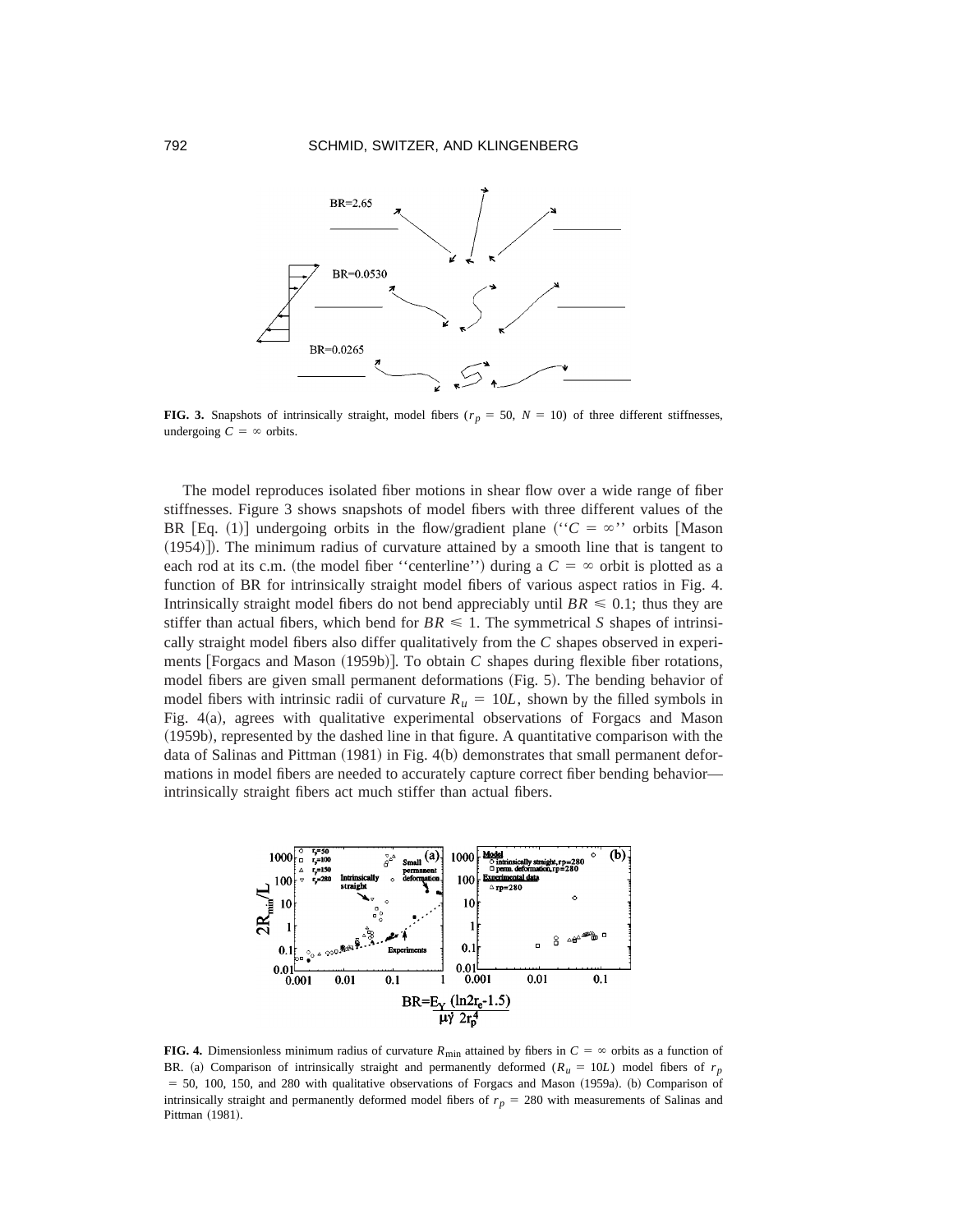

**FIG. 5.** Snapshots of permanently deformed (intrinsic radius of curvature  $R_u = 10L$ ), model fibers with  $r_p$  $= 50$ ,  $N = 10$ , and three different stiffnesses undergoing  $C = \infty$  orbits. For stiff fibers (BR = 2) slightly deformed with  $R<sub>u</sub> = 10L$ , the change in the orbit period relative to that of a straight fiber varies roughly linearly with aspect ratio, from a 9% decrease for  $r_p = 50$  to a 37% decrease for  $r_p = 150$ .

Simulations capture the rheological behavior of homogeneously dispersed, flexible fiber suspensions. The slender-body approximation for the fiber contribution to the deviatoric stress is  $[Mackaplow and Shaqfeh (1996)]$ 

$$
\tau^{\text{fib}} = \frac{n}{2} \left\langle \sum_{i=1}^{N} \int_{-l/2}^{l/2} [s p f(s) + s f(s) p]_i ds_i + [F_i^h(r_i - r_{\text{c.m.}}) + (r_i - r_{\text{c.m.}}) F_i^h] \right\rangle + I\text{T} + O\left(\frac{1}{r_p}\right),\tag{31}
$$

where the second term on the right hand side accounts for the moment exerted by the hydrodynamic force on each rod about its chain c.m. [Batchelor (1970b); Sundararajakumar and Koch (1997)]. Brackets  $\langle \rangle$  denote averages over all fibers in the suspension,  $s_i$ is the position along the rod *i* axis, and IT is an isotropic term that is not of interest here. The hydrodynamic force per unit length  $f(s_i)$  at point  $s_i$  on rod *i* is taken as the leading order slender body theory approximation [Batchelor (1970a)],

$$
f(s_i) = 3\pi\mu[X_{sb}^A p_i p_i + Y_{sb}^A(\delta - p_i p_i)] \cdot (\boldsymbol{v}^{\infty}(s_i) - \dot{r}_i - s_i \dot{p}_i), \qquad (32)
$$

where  $Y_{sb}^A = 2X_{sb}^A = 4/(3\ln 2r_p)$  are scalar resistance functions,  $\dot{r}_i$  is the rod *i* c.m. translational velocity, and  $\mathbf{v}^{\infty}(s_i)$  is the ambient fluid velocity at position  $s_i$  on rod *i*. The hydrodynamic force on rod *i* is approximated as  $F_i^h = 3 \pi \mu l [X_{sb}^A p_i p_i + Y_{sb}^A (\delta - p_i p_i)]$  $\cdot$  ( $v^{\infty}(r_i) - \dot{r}_i$ ) for calculating the stress. For simple shear flow  $v_x^{\infty} = \dot{\gamma}y$ , the dimensionless fiber contribution to the stress is (neglecting IT)

$$
\boldsymbol{\tau}^{\text{fib}} \Big/ \left( \frac{\pi \mu \gamma n L^3}{6N^3 \ln 2r_p} \right) = \left\langle \sum_{i=1}^N \left( p_y \boldsymbol{p} \boldsymbol{e}_x + p_y \boldsymbol{e}_x \boldsymbol{p} \right)_i - \left( p\boldsymbol{p}^* + \boldsymbol{p}^* \boldsymbol{p} \right)_i - \left( p_x p_y \boldsymbol{p} \boldsymbol{p} \right)_i \right\rangle + \frac{3}{r_{p_r}^2} \left\langle \sum_{i=1}^N \left[ \boldsymbol{\delta} - \frac{1}{2} p_i \boldsymbol{p}_i \right] \cdot (\boldsymbol{v}^{\infty*} (\boldsymbol{r}_i^*) - \boldsymbol{r}_i^*) (\boldsymbol{r}_i^* - \boldsymbol{r}_{\text{c.m.}}^*) \right\rangle.
$$
\n(33)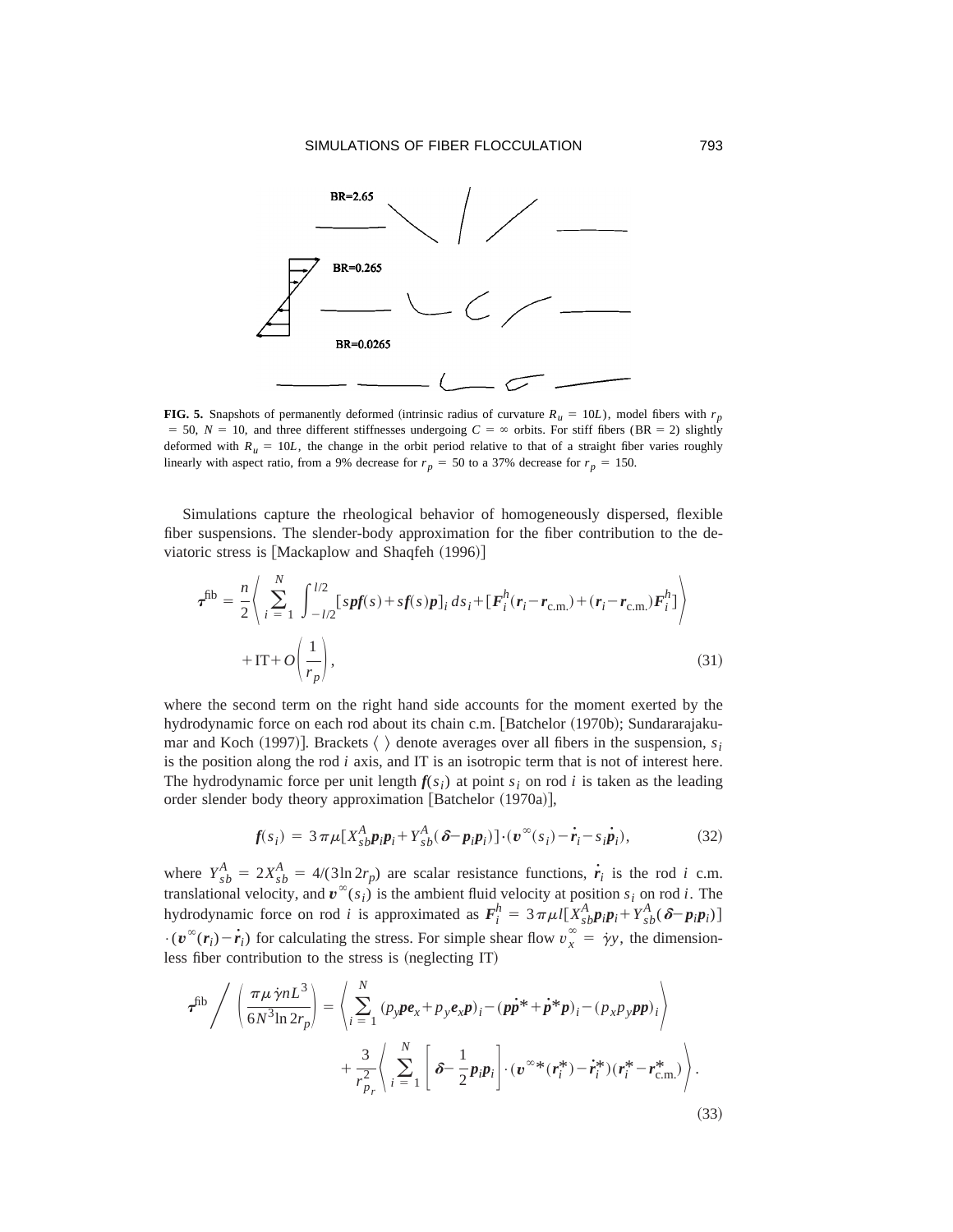

**FIG. 6.** First normal stress difference as a function of shear rate for  $r_p = 100$ ,  $\phi_v = 0.01$ : experimental measurements of Goto et al. (1986) (circles), our simulations with flexible, intrinsically straight fibers (triangles), and flexible, permanently deformed ( $\theta^{\text{eq}} = 0.105$ ,  $\phi^{\text{eq}} = 0.524$ ) fibers (squares), and rigid fiber simulations of Sundararajakumar and Koch (1997) (solid line).

Simulation results demonstrate that rheological properties are strongly impacted by both fiber flexibility and equilibrium shape. In Fig. 6, the first normal stress difference,  $N_1 = \tau_{xx} - \tau_{yy}$ , is plotted as a function shear rate for various fiber suspensions with  $r_p = 100$  and  $\phi_v = 0.01$  ( $nL^3 = 127$ ) in simple shear flow. The circles are experimental data reported by Goto *et al.* (1986) for suspensions of nylon fibers ( $E_Y \approx 3$  $\times 10^{9}$  Pa,  $L = 1.4$  mm,  $D = 14 \mu$ m) in glycerol ( $\mu \approx 4$  Pa s). Simulations of straight, rigid fiber suspensions [Sundararajakumar and Koch (1997)] produce much smaller values of  $N_1$ . Our simulations of intrinsically straight, flexible fibers  $[N = 7, DS]$  $= 0.368/\dot{\gamma}(s^{-1})$ ] produce larger values of  $N_1$  than in rigid fiber simulations at high shear rates ( $\gamma$  > 100/s), but they are still considerably smaller than the measured values. Simulations of suspensions of flexible fibers with slightly deformed equilibrium shapes  $[N = 7, \theta^{\text{eq}} = 0.105, \phi^{\text{eq}} = 0.524$  (shape illustrated in Table II)] produce first normal stress differences that nearly match the experimental values (error bars represent the standard deviation over three runs with different initial configurations).

| $\theta^{\text{eq}}$ | $\phi$ <sup>eq</sup> | Side view | Front view |
|----------------------|----------------------|-----------|------------|
| 0.9                  | 1.0                  |           |            |
| 0.4                  | 0.7                  |           | O          |
| 0.5                  | 0.1                  |           |            |
| 0.3                  | $\boldsymbol{0}$     |           |            |
| 0.25                 | 0                    |           |            |
| 0.2                  | 0                    |           |            |
| 0.1                  | 0                    |           |            |
| 0.105                | 0.524                |           |            |

**TABLE II.** Summary of fiber equilibrium shapes used in simulations of Fig. 15, and in rheological simulations in Sec. III.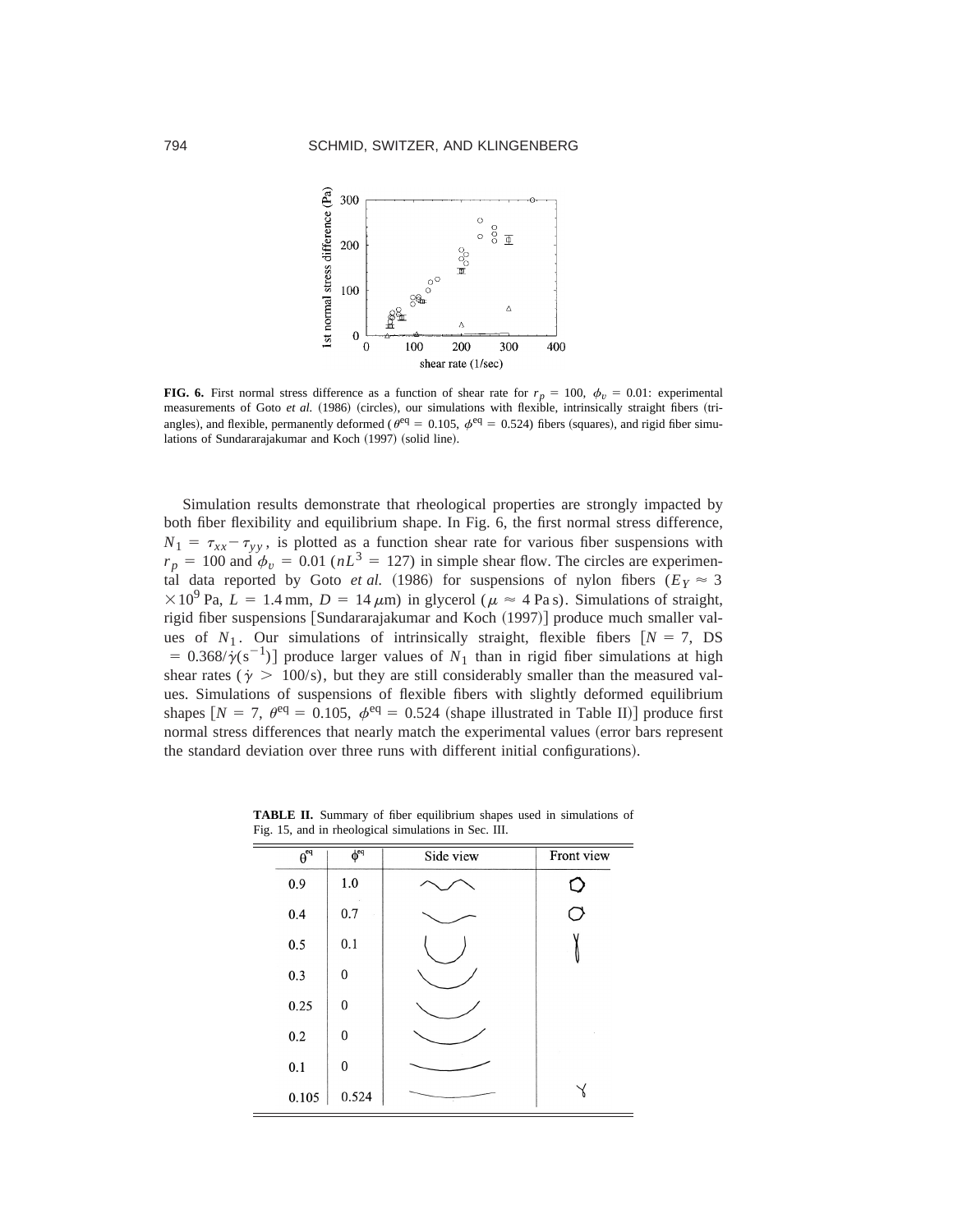

**FIG. 7.** Second normal stress difference as a function of shear rate for simulations of flexible, permanently deformed fibers with  $r_p = 100$ ,  $\phi_v = 0.01$ ,  $\theta^{\text{eq}} = 0.105$ ,  $\phi^{\text{eq}} = 0.524$ , DS = 0.368/ $\dot{\gamma}$ .

Nawab and Mason (1958) observed a dramatic Weissenberg rod climbing effect in their experiments with a concentric cylinder rotational viscometer and fibers of  $r_p$  $>$  170 suspended in Castor oil at  $\phi_v \ge 0.002$ . They attributed this behavior to the increased rate of fiber flipping caused by fiber flexibility and permanent deformations. For isolated model fibers at  $\dot{\gamma} = 300/s$ , the end-to-end vector of a permanently deformed fiber ( $\theta^{\text{eq}} = 0.105$ ,  $\phi^{\text{eq}} = 0.524$ ) flips through the flow/vorticity plane roughly four times more frequently than for intrinsically straight fibers. In the sheared suspensions studied here, the average permanently deformed fiber holds about 20 times more elastic energy than an intrinsically straight fiber. Hence, in addition to the increased rate of fiber flipping, permanent deformations stimulate elastic fiber deformation, contributing to the elastic character of the fluid.

Second normal stress differences,  $N_2 = \tau_{yy} - \tau_{zz}$ , are plotted as a function of shear rate in Fig. 7 for simulations of flexible, permanently deformed fibers ( $\theta^{\text{eq}} = 0.105$ ,  $\phi^{\text{eq}} = 0.524$ ) under the same conditions as above. Simulations predict values that are negative at low shear rates, go through a minimum, and then become positive at higher shear rates.

# **IV. FLOCCULATION**

Flexible fibers in shear flow often flocculate, generating heterogeneous distributions of fiber mass. Our simulations show that flocculation can be induced by interfiber friction, in the absence of attractive forces between fibers. Below we describe how flocculation behavior depends on the coefficient of friction, fiber stiffness, equilibrium shape, and concentration.

## **A. Effect of friction coefficient**

Simulations are performed with suspensions of helical, flexible fibers ( $\theta^{\text{eq}} = 0.9$ ,  $\phi^{\text{eq}} = 1.0$ ) with  $r_p = 80$ , DS =  $E_Y I/(\mu \dot{\gamma} L^4) = 7.7 \times 10^{-3}$ , at a volume fraction  $\phi_v$ = 0.0032 ( $nL^3 = 26.2$ ), and for various friction coefficients  $\mu_f^{\text{stat}}$ . Snapshots of fiber configurations after shearing suspensions to a shear strain  $\gamma = 2000$  are illustrated in Fig. 8 for  $\mu_f^{\text{stat}} = 5$ , 10, and  $\infty$ . For  $\mu_f^{\text{stat}} = 5$ , the fibers remain homogeneously dispersed. For  $\mu_f^{\text{staf}} = 10$  and  $\infty$ , the suspensions exhibit the formation of distinct fiber flocs. This behavior does not change as the simulation box size is increased from  $B = 2.5L$  to *B*  $= 3.5L$  [Schmid (1999)].

Flocs form in the absence of attractive forces between fibers—friction alone drives flocculation. However, the static friction coefficient required to cause flocculation is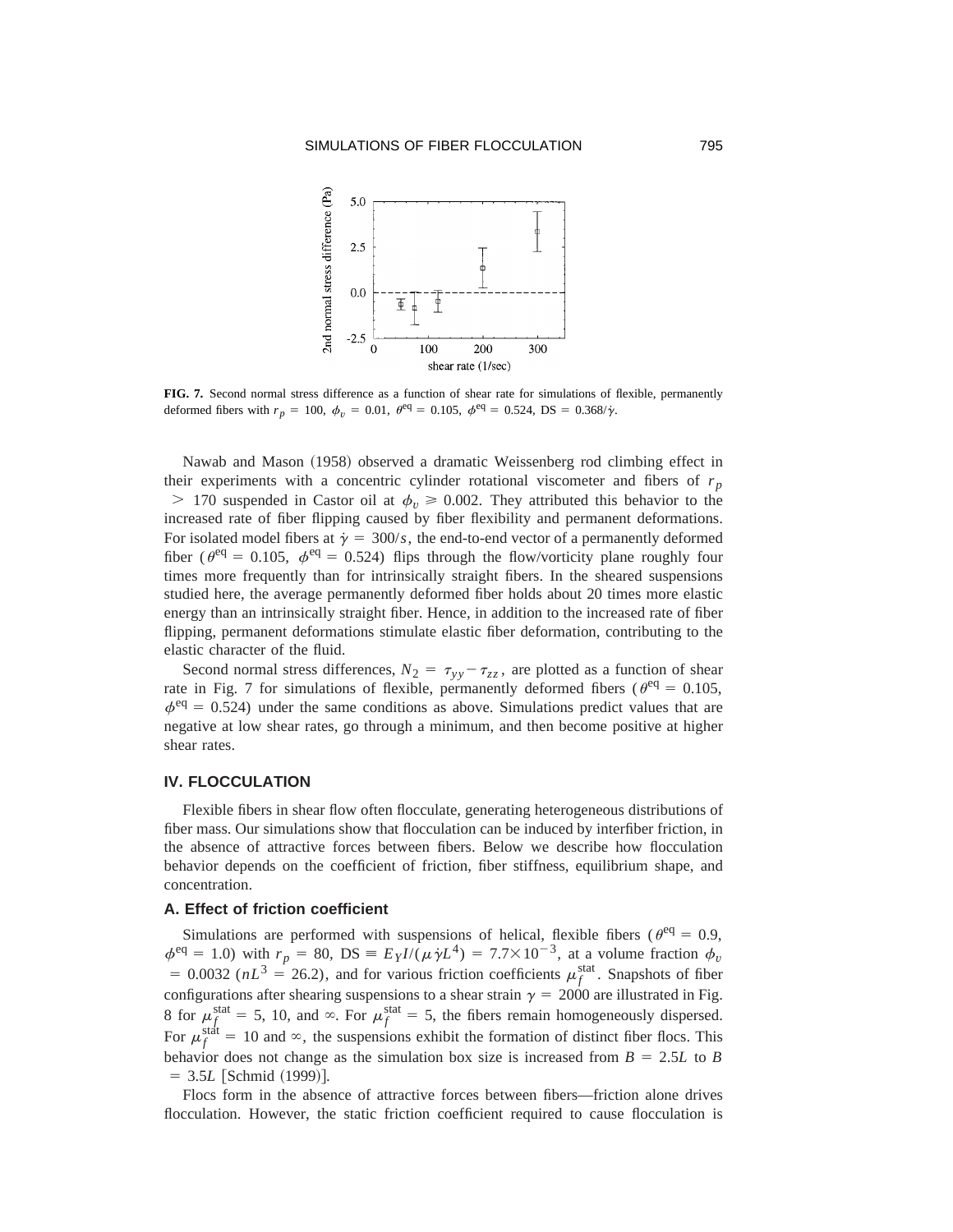

**FIG. 8.** Suspensions with  $r_p = 80$ ,  $N = 8$ ,  $DS = 7.7 \times 10^{-3}$ ,  $\theta^{\text{eq}} = 0.9$ ,  $\phi^{\text{eq}} = 1.0$ ,  $nL^3 = 26.2$  for: (a)  $\mu_f^{\text{stat}} = 5$ , (b)  $\mu_f^{\text{stat}} = 10$ , and (c)  $\mu_f^{\text{stat}} = \infty$ , after strains of  $\gamma = 2000$ .

much larger than the experimentally measured value of approximately 0.5 for pulp fiber suspensions  $[Andersson and Rasmuson (1997);$  Amelina *et al.*  $(1998)$ . Possible explanations for this discrepancy are discussed in Sec. V

Flocculation induced by increasing  $\mu_f^{\text{stat}}$  can be quantified with the fiber c.m. pair distribution function  $g(r)$  [Allen and Tildesley (1987)], where *r* is the distance between c.m.s. Time-averaged pair distribution functions, calculated for  $\gamma \ge 1000$ , are plotted in Fig. 9 for  $\mu_f^{\text{stat}} = 0, 5, 10, \text{ and } \infty$ . For  $\mu_f^{\text{stat}} = 0$  and 5,  $g(r) < 1$  at small separations. For  $\mu_f^{\text{stat}} = 10$  and  $\infty$ ,  $g(r) > 1$  at small separations, reflecting the tendency of fibers to reside in flocs. Again, this aggregation occurs without attractive forces between fibers.

Theories of fiber flocculation attribute the formation of coherent networks to fibers elastic interlocking Meyer and Wahren (1964), Kerekes *et al.* (1985), Farnood *et al.*  $(1994)$ . Fibers are held in networks by friction forces, with the requisite normal forces arising from elastic energy stored in fibers. At least three contacts per fiber are needed to hold a fiber in the network. The average number of contacts per fiber  $\langle n_c \rangle$  (averaged over all fibers in the suspension) is plotted as a function of strain in Fig. 10 for the same simulations depicted in Fig. 9. A static friction coefficient of 5 leads to about twice as many contacts per fiber as with purely repulsive interparticle forces ( $\mu_f^{\text{stat}} = 0$ ), but in both cases,  $\langle n_c \rangle$  fluctuates about a small value throughout the entire simulation. In contrast, for  $\mu_f^{\text{stat}} = 10$  and  $\infty$ ,  $\langle n_c \rangle$  first increases with strain, and then levels off at large  $\gamma$ . For these flocculated suspensions,  $\langle n_c \rangle > 3$ , consistent with the mechanical interlocking mechanism of flocculation.

The magnitude of contact forces, and the extent of elastic fiber deformation, are directly linked to friction. As  $\mu_f^{\text{stat}}$  increases, the average frictional *and* repulsive interparticle forces,  $\langle f^{\text{fric}*}\rangle = \langle f^{\text{fric}*}\rangle$  and  $\langle f^{\text{rep}*}\rangle = \langle f^{\text{rep}*}\rangle$ , both increase (Table III). The average elastic energy per fiber  $\langle E_e^* \rangle$  also increases with  $\mu_f^{\text{stat}}$ . These observations



**FIG. 9.** Fiber c.m. pair distribution functions for sheared suspensions under conditions in Fig. 8: (a)  $\mu_f^{\text{stat}}$  $= 0$ , (b)  $\mu_f^{\text{stat}} = 5$ , (c)  $\mu_f^{\text{stat}} = 10$ , and (d)  $\mu_f^{\text{stat}} = \infty$ , averaged for  $\gamma \ge 1000$  [fiber c.m.s may coincide, hence  $g(0)$  isn't necessarily zero].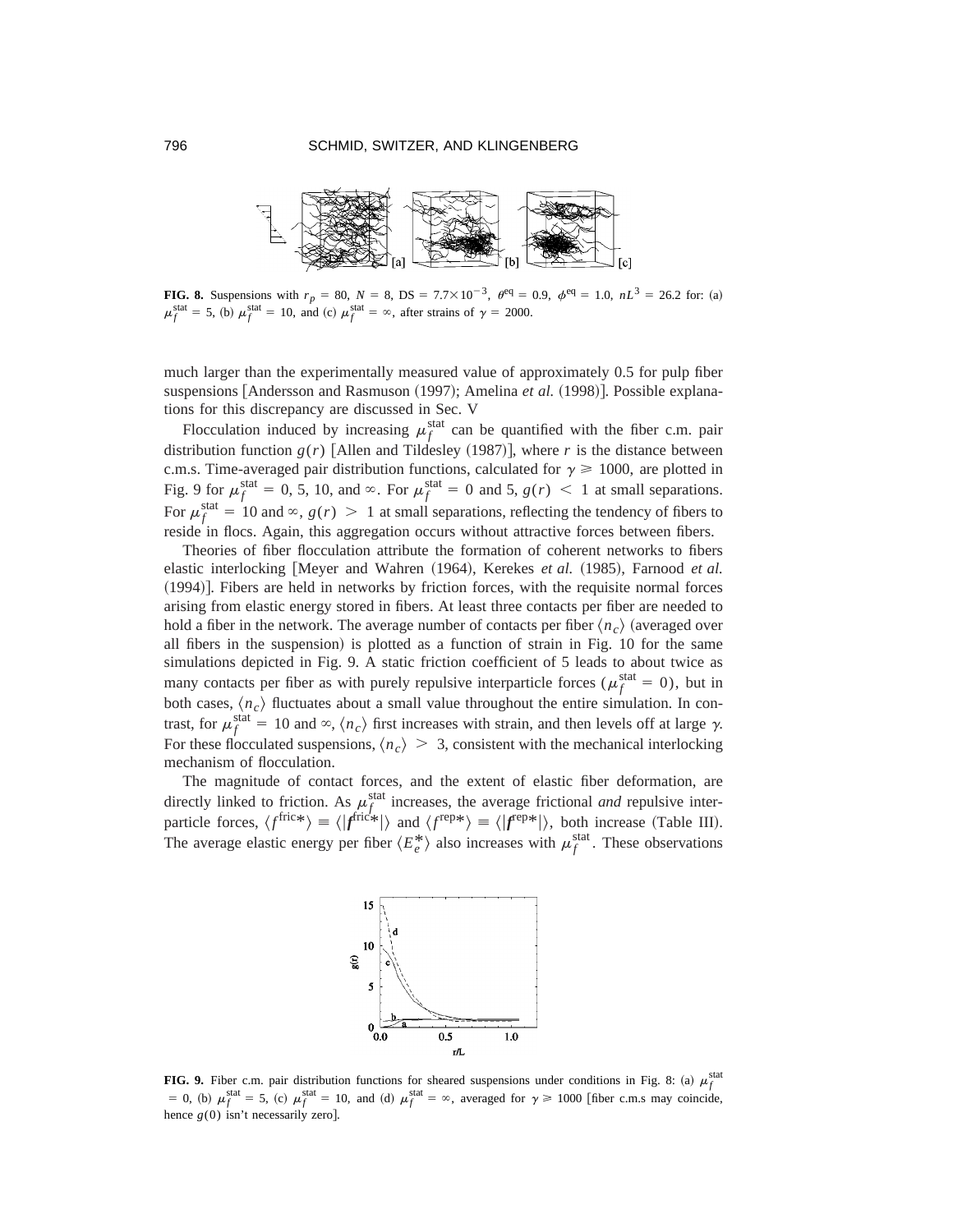

**FIG. 10.** Average number of contact points per fiber vs strain for sheared supensions with  $r_p = 80$ ,  $N = 8$ , DS =  $7.7 \times 10^{-3}$ ,  $nL^3 = 26.2$ , and various values of  $\mu_f^{\text{stat}}$ .

demonstrate that interfiber friction not only inhibits contacting fibers from sliding, but also assists in pinning fibers together and deforming them.

Friction also helps store elastic energy in fiber flocs upon the cessation of shear flow. Flocs were formed by shearing a suspension with  $r_p = 70$ ,  $N = 5$ , DS = 0.050,  $\theta^{\text{eq}}$ = 0.8,  $\phi^{\text{eq}} = 0.7$ ,  $\phi_v = 0.00125$  ( $nL^3 = 7.8$ ), and  $\mu_f^{\text{stat}} = 20$ , to a strain of  $\gamma$ = 2000, at which point the average elastic energy per fiber was  $E_e = 0.41E_Y I/L$ . The flow was then stopped and the structure allowed to relax, using four different friction coefficients. The fraction of initial elastic energy stored in the fibers is plotted as a function of time for  $\mu_f^{\text{stat}} = 0$ , 10, 20, and 100 in Fig. 11. Here, time is scaled by  $t_s$  $= \pi \mu L^4/(62.5E_Y I)$ , and the dimensionless bending stiffness is DS2  $\equiv E_Y I t_s/(\mu L^4)$ = 0.050. For  $\mu_f^{\text{stat}} \neq 0$ , elastic energy is permanently stored in the fibers. This energy storage behavior is consistent with experimental observations showing fiber flocs to retain their structural integrity when shearing is stopped. In experiments of Soszynski and Kerekes (1988), dense nylon fiber flocs are lifted out of the suspending fluid by holding only a few of their constituent fibers.

Friction also helps hold flocs together in unbounded shear flow. Flocs were formed in simulations with shear flow and periodic boundary conditions, ( $r_p = 70$ ,  $N = 5$ , DS = 0.050,  $\theta^{\text{eq}}$  = 0.8,  $\phi^{\text{eq}}$  = 0.7,  $nL^3$  = 7.8), and then removed from the suspension and placed alone in an unbounded shear flow. As fibers break free from the floc, they are carried away by the flow, the number of fibers remaining in a floc (initially containing 80 fibers) is tracked as a function of strain in Fig. 12. With  $\mu_f^{\text{stat}} = \infty$ , the floc loses half of its fibers in a strain of  $\gamma \approx 350$ , roughly twice as long as with  $\mu_f^{\text{stat}} = 20$ , and ten times

**TABLE III.** Interparticle forces and elastic energy per fiber as a function of  $\mu_f^{\text{stat}}$  for sheared suspensions with  $r_p = 80$ ,  $N = 8$ , DS = 7.7×10<sup>-3</sup>,  $\theta^{\text{eq}} = 0.9$ ,  $\phi^{\text{eq}} = 1.0$ , and  $nL^3 = 26.2$ , averaged for  $\gamma \ge 1000$ . Forces are scaled with  $3\pi\mu\dot{\gamma}LR$ , and elastic energy with  $0.0020\pi\mu\dot{\gamma}L^3$ .

| $\mu_f^{\text{stat}}$ | $/f$ fric $*\$ | $\langle f^{\rm rep}*\rangle$ | $\langle f^{\text{fric}*}\rangle / \langle f^{\text{rep}*}\rangle$ | $\langle E_e^* \rangle$ |
|-----------------------|----------------|-------------------------------|--------------------------------------------------------------------|-------------------------|
|                       |                | 0.45                          |                                                                    | 0.23                    |
|                       | 1.8            | 1.2                           | 1.5                                                                | 0.49                    |
| 10                    | 3.5            | 2.1                           | 1.7                                                                | 1.3                     |
| $\infty$              | 5.5            | 2.3                           | 2.5                                                                | 2.6                     |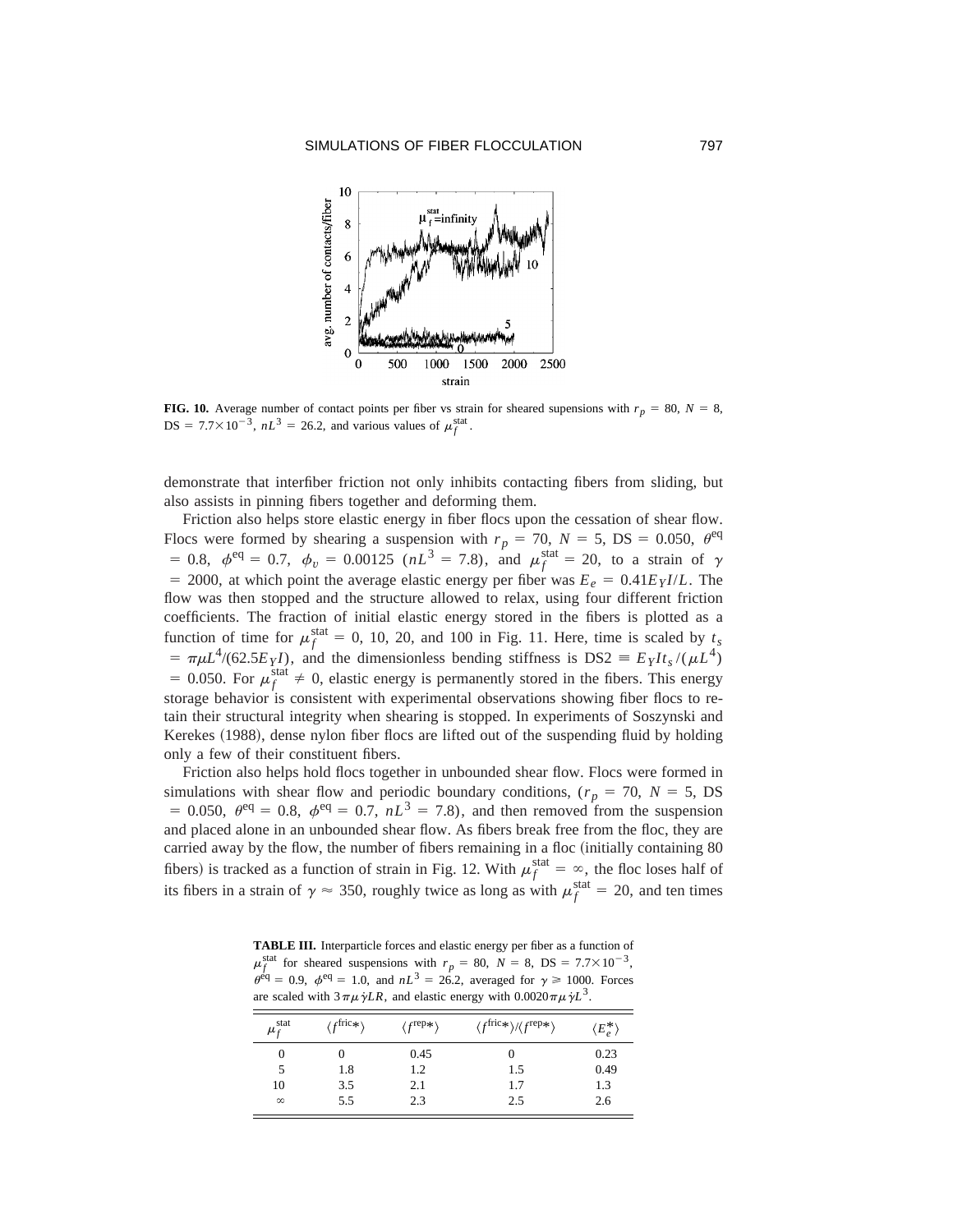

**FIG. 11.** Fraction of initial elastic energy stored vs  $t/t_s$  after cessation of shear flow for suspensions with  $r_p$  $= 70$ ,  $N = 5$ ,  $DS2 \equiv E_Y I t_s / (\mu L^4) = 0.050$ ,  $\theta^{\text{eq}} = 0.8$ ,  $\phi^{\text{eq}} = 0.7$ , and  $nL^3 = 7.8$ :  $\mu_f^{\text{stat}} = 0$ , 10, 20, and 100.

as long as with purely repulsive interfiber forces ( $\mu_f^{\text{stat}} = 0$ ). Thus friction induces fibers to mechanically interlock, and also resists their dispersion.

# **B. Effect of fiber stiffness**

Fiber stiffness plays an important role in the formation and persistence of simulated flocs. Flocculation in suspensions with  $r_p = 80$ ,  $N = 8$ ,  $\theta^{\text{eq}} = 0.9$ ,  $\phi^{\text{eq}} = 1.0$ ,  $nL^3$ = 26.2, and  $\mu_f^{\text{stat}} = \infty$  becomes less prevalent as the dimensionless fiber stiffness decreases, as illustrated by simulation pictures in Fig. 13.

The decreased aggregation is reflected by the fiber c.m. pair distribution function. For  $DS = 3.9 \times 10^{-4}$ , the shape of *g(r)* is similar to that for  $DS = 7.7 \times 10^{-3}$  [curve (d) of Fig. 9], but  $g(r = 0.01L)$  drops from 15 to 7. For DS =  $7.7 \times 10^{-5}$ ,  $g(r = 0.01L)$  $\approx$  1.1. Interparticle force magnitudes and elastic energy storage in fibers diminish as fiber stiffness decreases. Table IV presents values of the average frictional and repulsive contact force magnitudes, as well as the average elastic energy per fiber, calculated for  $\gamma \geq 1000$  for sheared suspensions under the conditions in Fig. 13 and various fiber stiffnesses. Simulations are consistent with the experimental observations that flocs are more prevalent at low shear rates and low suspending fluid viscosities (large dimensionless stiffnesses) [Takeuchi *et al.* (1983), Zhao and Kerekes (1993)]. Here, the reduction in flocculation is not attributable to fluid and particle inertia effects. Rather, decreased elastic energy storage in fibers relative to hydrodynamic forces produces weaker contact forces, diminishing aggregation.

Kerekes (1995) has suggested that coherent flocs appear in fiber suspensions as the Reynolds number is increased above approximately one. Although our model shows that



**FIG. 12.** Fibers remaining in a floc in unbounded shear flow as a function of strain,  $r_p = 70$ ,  $N = 5$ , DS = 0.050,  $\theta^{\text{eq}} = 0.8$ ,  $\phi^{\text{eq}} = 0.7$ :  $\mu_f^{\text{stat}} = 0.20$ , and  $\infty$ .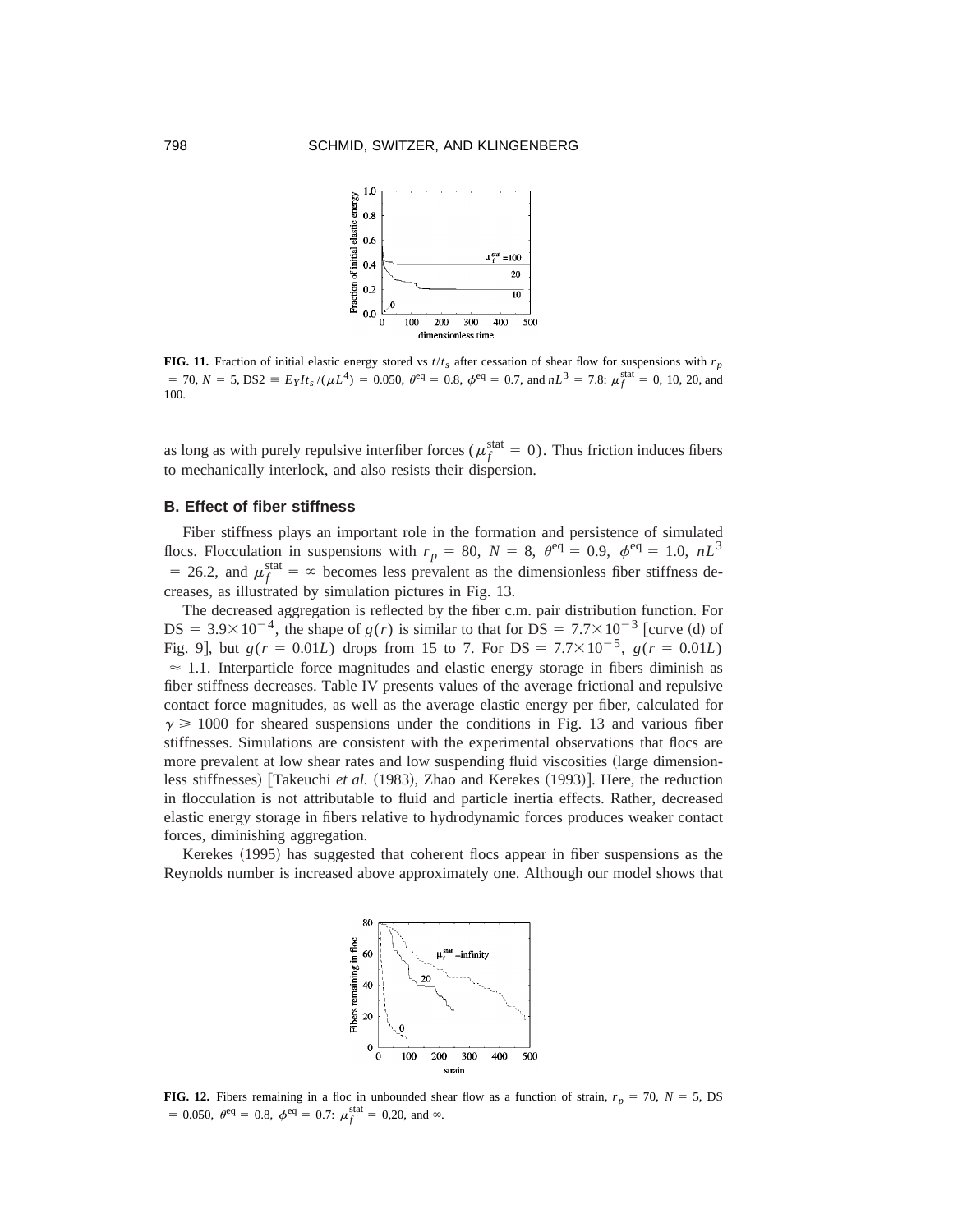

**FIG. 13.** Sheared suspensions with  $r_p = 80$ ,  $N = 8$ ,  $\theta^{\text{eq}} = 0.9$ ,  $\phi^{\text{eq}} = 1.0$ ,  $nL^3 = 26.2$ : (a) DS = 3.9  $\times 10^{-4}$ , and (b) DS = 7.7 $\times 10^{-5}$ , at  $\gamma = 1000$  [the suspension with DS = 7.7 $\times 10^{-3}$  is illustrated in Fig.  $8(c)$ ].

flocculation can appear as the viscosity is decreased  $(i.e., DS is increased)$ , we have neglected particle and fluid inertia, and thus all simulations are performed in the limit of vanishing Reynolds number. Therefore, we cannot comment on Kerekes' suggestion.

Flocs break up more rapidly in unbounded shear flow as fiber stiffness is decreased. A flocculated structure was formed by simulating a suspension ( $r_p = 70$ ,  $N = 5$ , DS = 0.050,  $\theta^{eq} = 0.8$ ,  $\phi^{eq} = 0.7$ ,  $\mu_f^{stat} = \infty$ , and  $nL^3 = 7.8$ ) in shear flow with periodic boundaries to a strain of  $\gamma = 2000$ . A floc containing 80 fibers was then removed and sheared in an unbounded flow with various fiber stiffnesses. The number of fibers remaining in the floc is plotted as a function of strain in Fig. 14, showing that flocs break up more quickly as DS decreases. This result is consistent with experiments of Soszynski and Kerekes (1988), who have found that nylon fiber flocs disperse readily when bending stresses are diminished by heating the flocs above the nylon glass transition temperature. Here, even flocs made of stiff fibers eventually break apart. This supports the dynamic equilibrium hypothesis of Mason and co-workers—fibers constantly enter and leave flocs, and do not irreversibly bind to them  $[Mason (1950)].$ 

## **C. Effect of fiber shape**

Fiber equilibrium shape strongly impacts the bending behavior of single fibers, as well as the first normal stress differences in flexible fiber suspensions (Sec. III). Its dramatic effect on flocculation behavior is now explored. The flocculation behavior of sheared suspensions with  $r_p = 80$ ,  $N = 8$ ,  $DS = 7.7 \times 10^{-3}$ , and  $\mu_f^{\text{stat}} = \infty$  is mapped as a function of fiber equilibrium shape and concentration  $(nL^3)$  in Fig. 15. Suspensions that remain homogeneously dispersed  $\lceil g(r = 0.01L) \leq 3 \rceil$  to a strain of  $\gamma = 2000$  are indicated by open symbols; suspensions that flocculate  $\left[g(r = 0.01L) > 3\right]$  within  $\gamma$  $= 2000$  are indicated by filled symbols. Points are labeled with letters for discussion below.

Suspensions with nearly straight fiber equilibrium shapes at low concentrations remain homogeneously dispersed. At a fixed concentration, increasing permanent fiber deforma-

**TABLE IV.** Average interparticle forces and elastic energy per fiber as a function of DS for sheared suspensions with  $r_p = 80$ ,  $N = 8$ ,  $\theta^{\text{eq}} = 0.9$ ,  $\phi^{\text{eq}} = 1.0$ ,  $\mu_f^{\text{stat}} = \infty$ , and  $nL^3 = 26.2$ , averaged for  $\gamma \ge 1000$ . Forces are scaled with  $3 \pi \mu \dot{\gamma} L R$ , and elastic energy with  $0.0020 \pi \mu \dot{\gamma} L^3$ .

| DS                   | $\langle f^{\text{fric}*} \rangle$ | $\langle f^{\text{rep}} \ast \rangle$ | $\langle f^{\text{fric}*}\rangle / \langle f^{\text{rep}*}\rangle$ | $\langle E_e^* \rangle$ |
|----------------------|------------------------------------|---------------------------------------|--------------------------------------------------------------------|-------------------------|
| $7.7 \times 10^{-3}$ | 5.5                                | 2.3                                   | 2.5                                                                | 2.6                     |
| $7.7 \times 10^{-4}$ | 1.8                                | 0.68                                  | 2.7                                                                | 0.90                    |
| $3.8 \times 10^{-4}$ | 1.0                                | 0.32                                  | 3.1                                                                | 0.48                    |
| $7.7 \times 10^{-5}$ | 0.30                               | 0.069                                 | 44                                                                 | 0.14                    |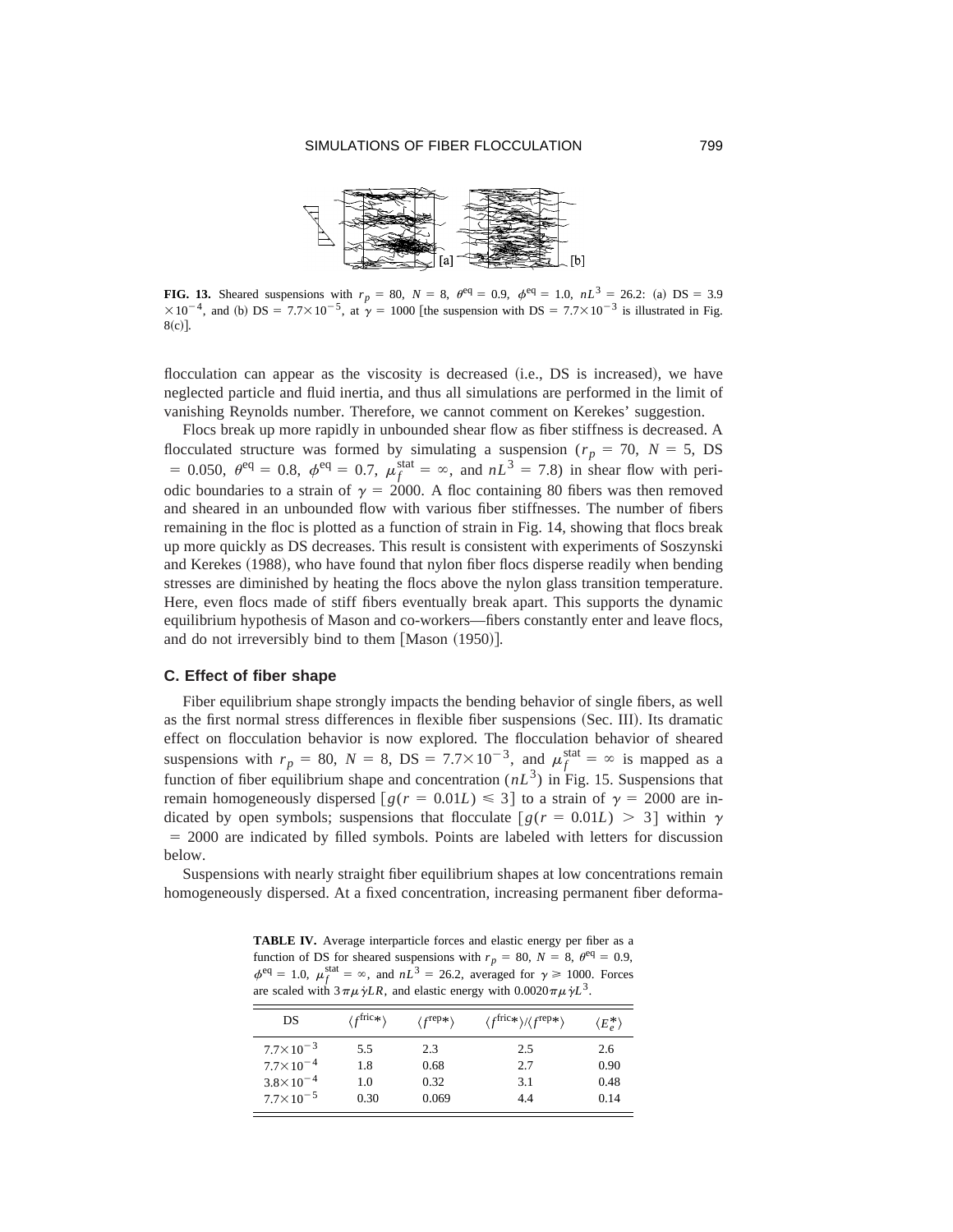

**FIG. 14.** Fibers remaining in a floc in unbounded shear flow as a function of strain for various fiber stiffnesses,  $r_p = 70, \ \theta^{\text{eq}} = 0.8, \ \phi^{\text{eq}} = 0.7, \ \mu_f^{\text{stat}} = \infty.$ 

tion (quantified as  $\theta^{\text{eq}} + \phi^{\text{eq}}$ ) induces a dramatic transition in suspension structure. For example, U-shaped fibers with  $\theta^{eq} = 0.2$  at  $nL^3 = 26.2$  remain homogeneously dispersed over a strain of 2000, while fibers with  $\theta^{\text{eq}} = 0.3$  flocculate, as illustrated in Fig. 16.

Fiber equilibrium shape strongly impacts suspension microstructural and mechanical properties. In Fig. 17(a),  $\langle n_c \rangle$  is plotted as a function of strain for suspensions C, J, K, and L, illustrating significantly more fiber interactions and faster aggregation for suspension C ( $\theta^{\text{eq}} = 0.9$ ,  $\phi^{\text{eq}} = 1.0$ ) than for suspension L ( $\theta^{\text{eq}} = 0.2$ ,  $\phi^{\text{eq}} = 0$ ). Highly irregular fiber equilibrium shapes also stimulate elastic fiber deformation in flowing suspensions, and lead to stronger interparticle forces, as exhibited by the values of  $\langle f^{\text{fric}*}\rangle$ ,  $\langle f^{\text{rep}}\rangle$ , and  $\langle E_e^* \rangle$  (averaged for  $\gamma \ge 1000$ ) presented in Table V.

Although irregular fiber equilibrium shapes facilitate aggregation in the presence of friction forces, our simulations *do not* exhibit flocculation with purely repulsive interparticle forces. Suspensions of stiff (DS =  $7.7 \times 10^{-3}$ ) permanently deformed ( $\theta^{\text{eq}}$ ) = 0.8,  $\phi^{\text{eq}} = 0.2$ ) fibers of  $r_p = 80$  with  $\mu_f^{\text{stat}} = 0$  remain homogeneously dispersed even at  $nL^3 = 65.5$ .

## **D. Effect of fiber concentration**

Simulations show that flocculation becomes more prevalent with increasing  $nL<sup>3</sup>$ , in agreement with theory and experiment [Mason (1954), Kerekes and Schell (1992)]. For sheared suspensions with  $r_p = 80$ ,  $N = 8$ ,  $DS = 7.7 \times 10^{-3}$ ,  $\theta^{\text{eq}} = 0.5$ ,  $\phi^{\text{eq}} = 0.1$ , and  $\mu_f^{\text{stat}} = \infty$ , a distinct transition from homogeneously dispersed to flocculated occurs



**FIG. 15.** Flocculation behavior as a function of fiber equilibrium shape and concentration  $(nL^3)$  for suspensions with  $r_p = 80$ ,  $N = 8$ ,  $DS = 7.7 \times 10^{-3}$ , and  $\mu_f^{\text{stat}} = \infty$ .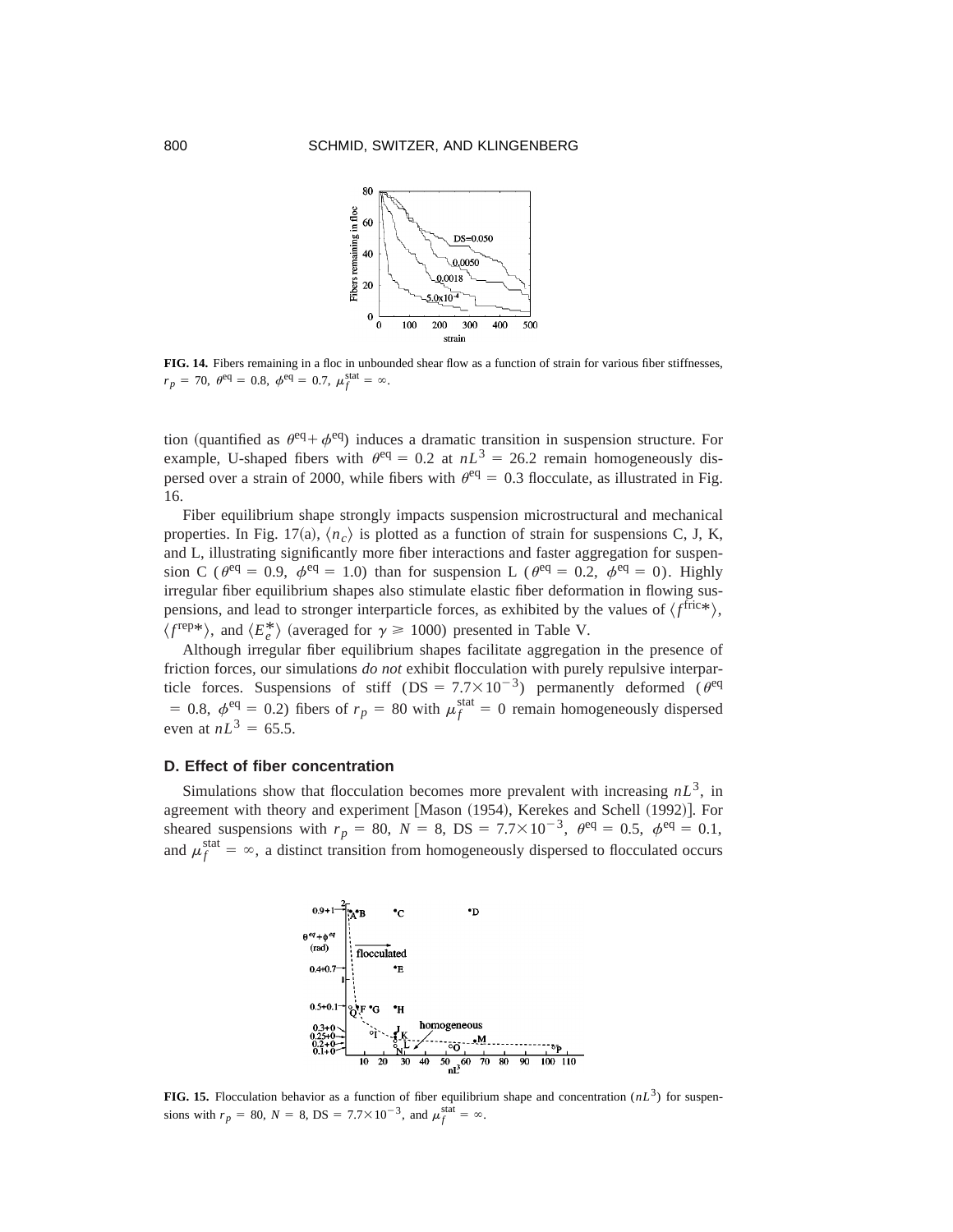

**FIG. 16.** Suspensions of U-shaped fibers with  $r_p = 80$ ,  $N = 8$ ,  $DS = 7.7 \times 10^{-3}$ , and  $\mu_f^{\text{stat}} = \infty$ :  $\theta^{\text{eq}}$  $= 0.3$  (J),  $\theta^{\text{eq}} = 0.25$  (K), and  $\theta^{\text{eq}} = 0.2$  (L) at  $\gamma = 2000$ .

between  $nL^3 = 3$  and  $nL^3 = 12$ , as illustrated in Fig. 18. Suspensions flocculate below  $nL^3 = 3$  with  $\theta^{\text{eq}} = 0.9$ ,  $\phi^{\text{eq}} = 1.0$ . In contrast, nearly intrinsically straight fibers ( $\theta^{\text{eq}} = 0.1$ ,  $\phi^{\text{eq}} = 0$ ) remain uniformly dispersed even for  $nL^3 = 105$ , as shown in Fig. 19.

Although flocs do not form in simulations of nearly intrinsically straight fibers [for  $\theta^{\text{eq}} = 0.1, \ \phi^{\text{eq}} = 0, nL^3 = 105, \ g(r = 0.01L) = 1.9$  at  $\gamma = 2000$ , evidence suggests that a transition from a homogeneous suspension to a uniform fiber network occurs between  $nL^3 = 52.5$  and  $nL^3 = 105$ . Upon cessation of shear flow at  $nL^3 = 105$ , fibers initially holding (on average)  $E_e = 1.1E_Y I/L$  relax to a static configuration by *t*  $= 2.7 \mu L^4 / (E_Y I)$ , retaining roughly 40% of their initial elastic energy. In contrast, at  $nL<sup>3</sup> = 52.5$  the elastic energy relaxes to zero by  $t = 0.2 \mu L<sup>4</sup>/(E<sub>Y</sub>I)$ . Kerekes and coworkers [Kerekes and Schell (1992); Kerekes (1995)] also observed a transition to floc formation at sufficiently large concentrations. They found that coherent fiber flocs formed for  $nL^3 \ge 115$  ( $N_c \ge 60$ ), albeit for different flow fields.

In sheared suspensions with  $r_p = 80$ ,  $N = 8$ ,  $DS = 7.7 \times 10^{-3}$ ,  $\theta^{\text{eq}} = 0.1$ ,  $\phi^{\text{eq}}$ = 0, and  $\mu_f^{\text{stat}} = \infty$ , the average number of contact points per fiber increases from  $\langle n_c \rangle = 1.7$  at  $nL^3 = 52.5$  to  $\langle n_c \rangle = 4.8$  at  $nL^3 = 105$ . Upon relaxation of shear flow,  $\langle n_c \rangle$  decays to zero for the suspension at  $nL^3 = 52.5$ , where it increases to  $\langle n_c \rangle$  $=$  5.4 for the static fiber network at  $nL^3 = 105$ . Meyer and Wahren (1964) predict  $\langle n_c \rangle$ for static networks of straight, randomly oriented fibers. For  $r_p \geq 1$ , Kerekes and Schell  $(1992)$  simplify the result to

$$
nL^3 \approx \frac{8\langle n_c \rangle^3}{\langle n_c \rangle - 1}.
$$
\n(34)

In Fig. 20,  $\langle n_c \rangle$  is plotted as a function of  $nL^3$  for various sheared and static simulated suspensions. These results show that the simulated structures differ markedly from that



**FIG. 17.** Average number of contacts per fiber versus strain for sheared suspensions with  $r_p = 80$ ,  $N = 8$ ,  $DS = 7.7 \times 10^{-3}$ ,  $\mu_f^{\text{stat}} = \infty$ , and  $nL^3 = 26.2$ :  $\theta^{\text{eq}} = 0.9$ ,  $\phi^{\text{eq}} = 1$  (C),  $\theta^{\text{eq}} = 0.3$ ,  $\phi^{\text{eq}} = 0$  (J),  $\theta^{\text{eq}}$  $= 0.25, \phi^{\text{eq}} = 0 \ (K), \ \theta^{\text{eq}} = 0.2, \ \phi^{\text{eq}} = 0 \ (L).$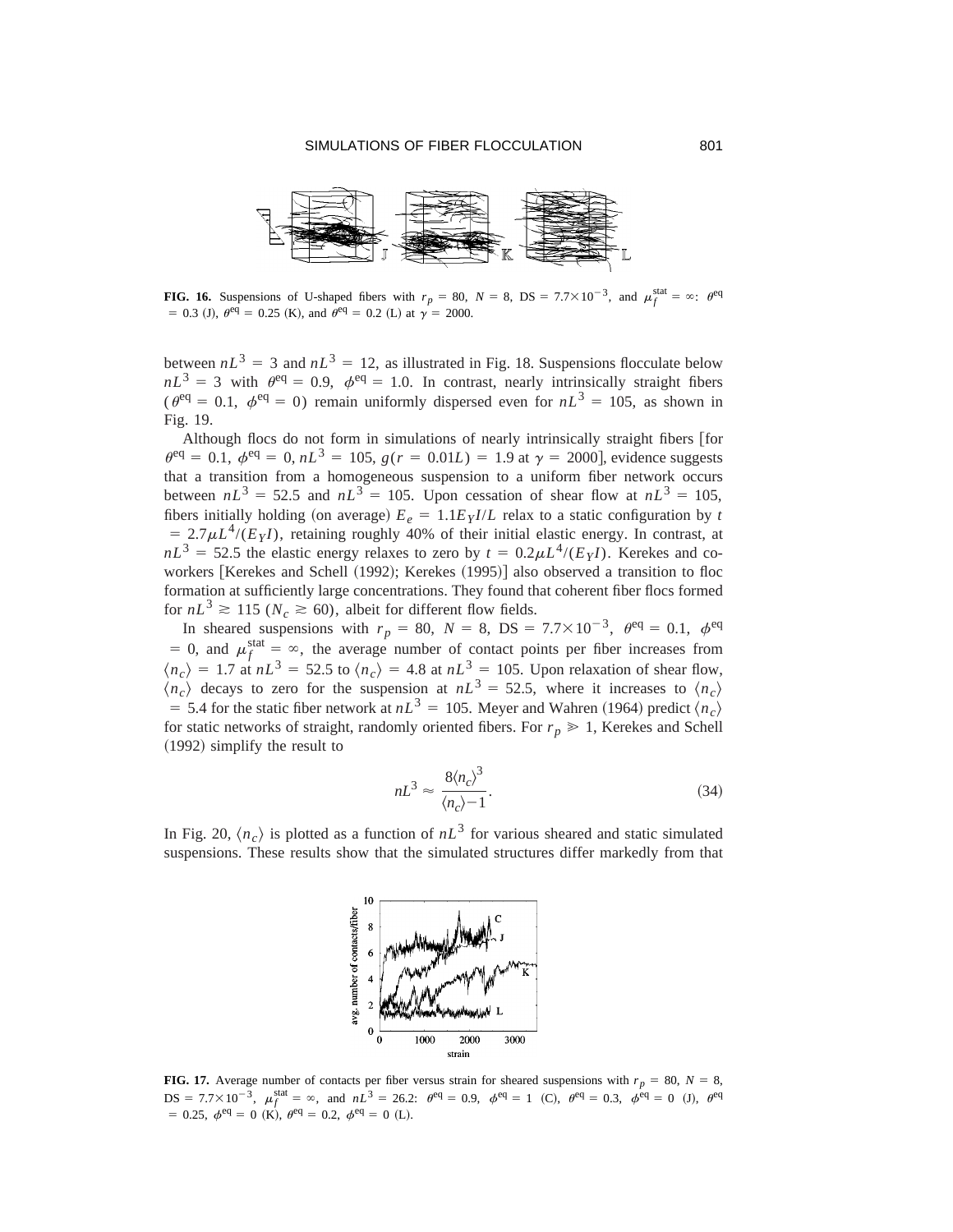TABLE V. Average interparticle forces and elastic energy per fiber as a function of equilibrium shape for sheared suspensions with  $r_p = 80$ , *N*  $= 8$ , DS = 7.7×10<sup>-3</sup>,  $\mu_f^{\text{stat}} = \infty$ , and  $nL^3 = 26.2$ , averaged for  $\gamma$  $\geq 1000$ . Forces are scaled with  $3\pi\mu\dot{\gamma}LR$ , and elastic energy with  $0.0020 \pi \mu \dot{\gamma} L^3$ .

| $\theta^{\text{eq}}, \phi^{\text{eq}}$ (rad) | $\langle f^{\text{fric}} \ast \rangle$ | $\langle f^{\rm rep}*\rangle$ | $\langle f^{\text{fric}*}\rangle / \langle f^{\text{rep}*}\rangle$ | $\langle E_e^* \rangle$ |
|----------------------------------------------|----------------------------------------|-------------------------------|--------------------------------------------------------------------|-------------------------|
| 0.2,0                                        | 2.0                                    | 0.45                          | 4.4                                                                | 0.35                    |
| 0.25,0                                       | 4.4                                    | 1.0                           | 4.4                                                                | 0.85                    |
| 0.3,0                                        | 5.7                                    | 1.6                           | 3.6                                                                | 1.5                     |
| 0.9.1                                        | 5.5                                    | 2.3                           | 2.5                                                                | 2.6                     |

predicted for randomly oriented fibers  $[Eq. (34);$  solid curve in Fig. 20, and depends on the interfiber friction coefficient, the equilibrium fiber shape, as well as the imposed flow field.

The average contact force in static, elastically interlocked fiber suspensions with  $r_p$ = 80,  $N = 8$ , DS2 = 7.7×10<sup>-3</sup>, and  $\mu_f^{\text{stat}} = \infty$  is impacted by fiber equilibrium shape. For a network with nearly straight fibers ( $\theta^{\text{eq}} = 0.1$ ,  $\phi^{\text{eq}} = 0$ ) at  $nL^3 = 105$ , we find  $\langle f^{\text{fric}} \rangle = 1400E_YIR/(L^3)$  and  $\langle f^{\text{rep}} \rangle = 550E_YIR/(L^3)$ . For softwood fibers of *L*  $= 2.5$  mm,  $R = 16 \mu$ m, and  $E_yI = 8 \times 10^{-12}$  N m<sup>2</sup>, the corresponding average repulsive interparticle force is  $\langle f^{rep} \rangle = 4.5 \mu N$ . In contrast, for a static, flocculated suspension with permanently deformed fibers ( $\theta^{\text{eq}} = 0.9$ ,  $\phi^{\text{eq}} = 1.0$ ) at a lower concentration  $(nL^3 = 65.6)$ , the average contact force magnitudes are larger:  $\langle f^{\text{fric}} \rangle$  $= 3520E_yIR/L^3$  and  $\langle f^{rep} \rangle = 1770E_yIR/L^3 = 14.4 \mu N$  for softwood fibers. Wahren  $(1980)$  estimates

$$
\langle f^{\text{rep}} \rangle \approx \frac{E_Y I \langle n_c \rangle}{L^2} \tag{35}
$$

for the average repulsive contact force in an elastically interlocked fiber network. For  $nL<sup>3</sup> = 105$ , Eq. (34) yields  $\langle n_c \rangle \approx 3$ , and the average repulsive contact force is predicted to be  $\langle f^{rep} \rangle = 3.8 \mu N$ , in close agreement with our simulations of nearly intrinsically straight fibers. For  $nL^3 = 65.6$ , Wahren's theory estimates  $\langle f^{rep} \rangle = 2.8 \mu\text{N}$ , which is five times lower than our simulations of highly permanently deformed fibers.

## **V. CONCLUSION**

Flocs form in particle level simulations in the absence of attractive forces between fibers—interfiber friction and repulsive interactions alone induce flocculation. The behavior and properties of these flocs suggest that they form through an elastic interlocking mechanism; aggregation is more prevalent as elastic energy held in the fibers increases, and flocs contain high percentages of fibers with three or more contact points, remain



**FIG. 18.** Sheared suspensions with  $r_p = 80$ ,  $N = 8$ ,  $DS = 7.7 \times 10^{-3}$ ,  $\theta^{\text{eq}} = 0.5$ ,  $\phi^{\text{eq}} = 0.1$ , and  $\mu_f^{\text{stat}}$  $=$   $\infty$  for three concentrations:  $nL^3 = 3$  (O),  $nL^3 = 6$  (F), and  $nL^3 = 12$  (G) at  $\gamma = 1000$ .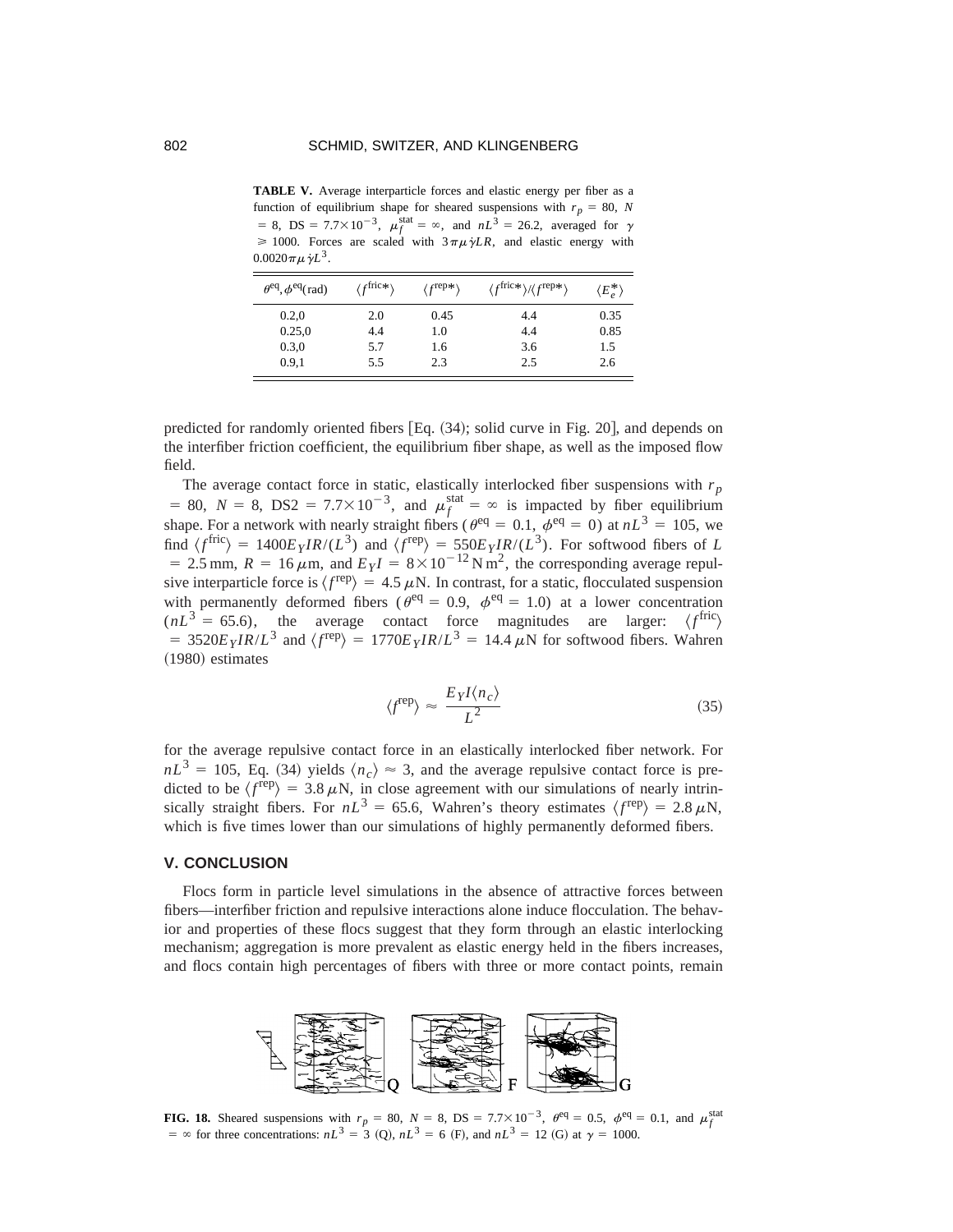

**FIG. 19.** Sheared suspensions with  $r_p = 80$ ,  $N = 8$ ,  $DS = 7.7 \times 10^{-3}$ ,  $\theta^{\text{eq}} = 0.1$ ,  $\phi^{\text{eq}} = 0$ , and  $\mu_f^{\text{stat}} = \infty$ for two concentrations:  $nL^3 = 52.5$  (O), and  $nL^3 = 105$  (P), at  $\gamma = 1000$ .

coherent upon removal of shear flow, and retain structural integrity when sheared in unbounded flow. High interfiber static friction coefficients, stiff fibers, and large permanent fiber deformations all stimulate increased elastic energy storage in fibers, as well as stronger frictional and repulsive interfiber forces. The friction coefficient, as expected, impacts frictional forces more, while fiber stiffness and equilibrium shape exert more influence on repulsive forces. These simulations have demonstrated that fiber features and interaction forces strongly affect flocculation behavior and floc properties. This technique provides a means of exploring effects that are difficult to incorporate into theories that assume particular suspension structures.

The simulation technique has shortcomings and limitations that should be mentioned. Static friction coefficients that lead to flocculation in simulations are much higher than the experimentally measured value of 0.5 for pulp fiber surfaces [Andersson and Rasmuson (1997), Amelina *et al.* (1998)]. Possible explanations for this discrepancy include neglecting inter- and intrafiber hydrodynamic interactions, the lack of sliding friction, neglecting attractive interfiber forces, and assuming isotropic fiber bending. The existing techniques for studying long range hydrodynamic interactions between fibers mentioned in the introduction could be implemented, at an increased computational cost. For a typical simulation of 200 fibers, each with  $r_p = 80$ ,  $N = 8$ ,  $DS = 7.7 \times 10^{-3}$  at  $nL^3$  $=$  50, roughly 60 hrs. of computation time is required to simulate a strain of 1000 on a 533 MHz workstation with 256 megabytes of RAM. To probe larger systems, extensive computer speed and memory are required. Future work should also further explore the dependence of flocculation behavior on system parameters, as well as the sensitivity of results to initial conditions.



**FIG. 20.** Comparison of the average number of contact points per fiber  $\langle n_c \rangle$  vs  $nL^3$ : sheared suspensions with  $(r_p, N, DS, \theta^{\text{eq}}, \phi^{\text{eq}}, \mu_f^{\text{stat}}) = (80,8,0.0077,0.9,1.0,\infty)$  (open circle),  $(80, 8, 0.0077, 0.1, 0, \infty)$  (open squares),  $(100, 7, 0.0033, 0.105, 0.524, 0)$  (diamond), and  $(100, 7, 0.0033, 0, 0, 0)$  (triangle); static networks with  $(80, 8, 0.003, 0.003, 0.003, 0.003)$ 0.0077, 0.9, 1.0,  $\infty$ ) (filled circle), (80, 6, 0.0077, 0.1, 0,  $\infty$ ) (filled square); Eq. (34) (solid line).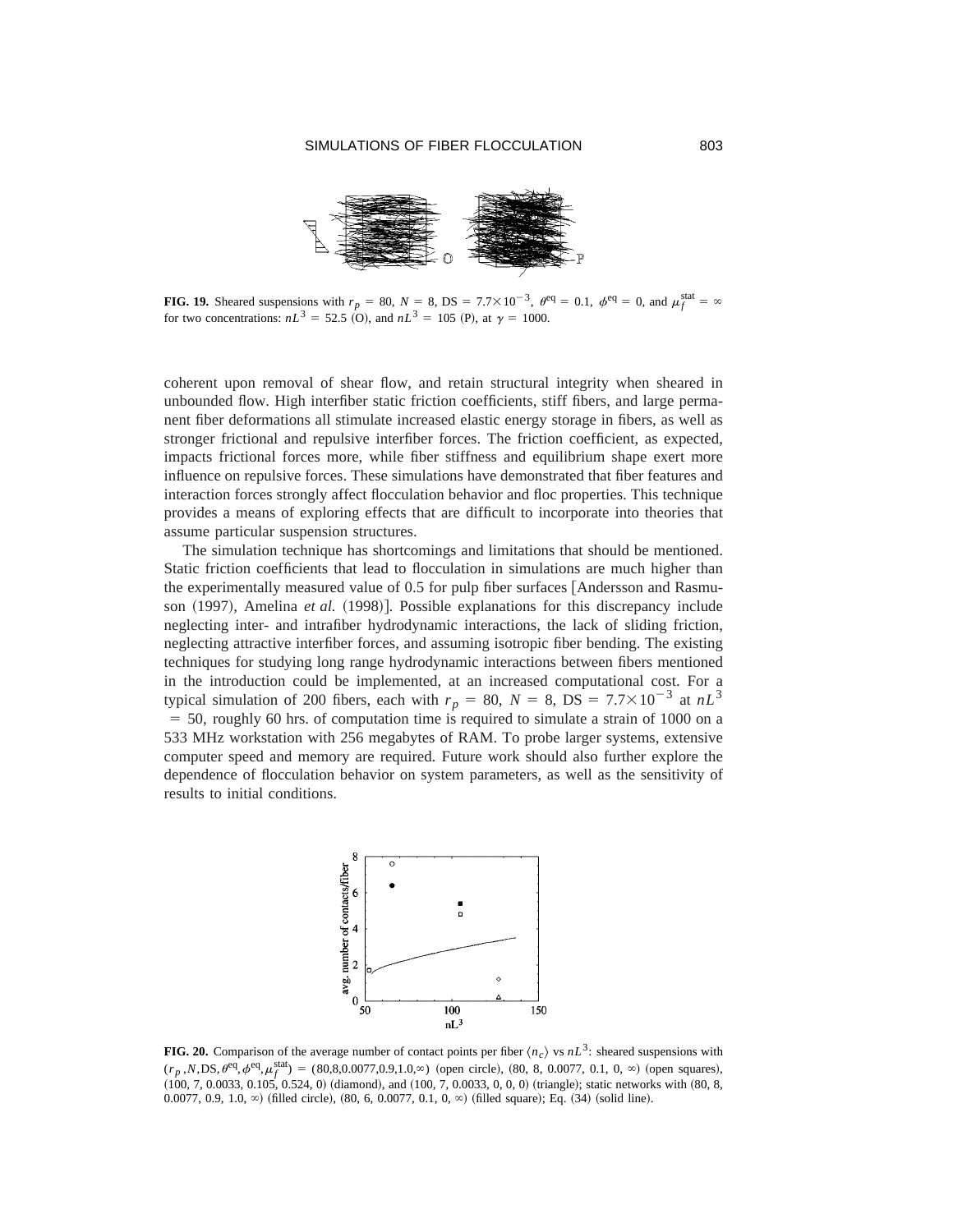

**FIG. 21.** Four cases for end/side and end/end interactions: separation distances considered in finding the point of closest approach.

# **ACKNOWLEDGMENTS**

The authors would like to thank Stefan Zauscher for helpful discussions. This work was supported by a Samuel C. Johnson Distinguished Fellowship, and by the National Science Foundation (Grant No. CTS-9502276).

# **APPENDIX A**

The smallest distance between rods may be between two rod side surfaces, two rod ends, or one side and one end. Consider first the distance between a point on the centerline of rod *i* and a point on the centerline of rod *j*,  $G = |r_i + xp_i - r_j - yp_j|$ , where *x* and *y* are the distances from the c.m.s of rods *i* and *j* to the respective points along their centerlines. The minimum distance between the centerlines is  $G_{ij} = |r_i + S_{ij}p_i - r_j|$  $-S_{ji}p_{j}$ , where

$$
S_{ij} \equiv x_{\min} = \frac{\left[ (\mathbf{r}_i - \mathbf{r}_j) \cdot \mathbf{p}_j \right] (\mathbf{p}_i \cdot \mathbf{p}_j) - (\mathbf{r}_i - \mathbf{r}_j) \cdot \mathbf{p}_i}{1 - (\mathbf{p}_i \cdot \mathbf{p}_j)^2},\tag{36}
$$

and

$$
S_{ji} \equiv y_{\text{min}} = \frac{\left[ (\mathbf{r}_j - \mathbf{r}_i) \cdot \mathbf{p}_i \right] (\mathbf{p}_i \cdot \mathbf{p}_j) - (\mathbf{r}_j - \mathbf{r}_i) \cdot \mathbf{p}_j}{1 - (\mathbf{p}_i \cdot \mathbf{p}_j)^2}
$$
(37)

are distances along the centerlines corresponding to the minimum distance between the centerlines. If rods *i* and *j* are exactly parallel, which is improbable in suspension simulations, they do not interact.

If  $G_{ij}$  is greater than a cutoff distance  $G_c$  (values of  $G_c$  for different types of interactions are given in the text), rods *i* and *j* do not interact. If  $G_{ij} \leq G_c$ , and  $-l/2$  $\leq S_{ij}$ ,  $S_{ji} \leq l/2$ , then a side/side interaction is considered.

If  $G_{ii} < G_c$ , but  $|S_{ii}| > l/2$  and/or  $|S_{ii}| > l/2$ , then one of several end/end or end/side interactions occurs. The distances that must be evaluated depend on whether either rod  $i$  or  $j$  is the  $N$ th rod in its chain (which has two hemispherical caps). The situations that must be considered are illustrated schematically in Fig. 21.

If  $i, j \neq N$ , then three distances are compared: (1) the minimum distance from the centerline of rod *i* at  $x = -l/2$  (the center of curvature of the hemispherical cap) to the centerline of rod *j*; (2) the minimum distance from the centerline of rod *j* at  $y = -l/2$  to the centerline of rod *i*; and (3) the distance between the points  $x = -l/2$  on the centerline of rod *i* and  $y = -l/2$  on the centerline of rod *j*. Distance (1) occurs at

$$
y_{\min} \equiv S_{ji} = \left( \mathbf{r}_i - \frac{l}{2} \mathbf{p}_i - \mathbf{r}_j \right) \cdot \mathbf{p}_j \tag{38}
$$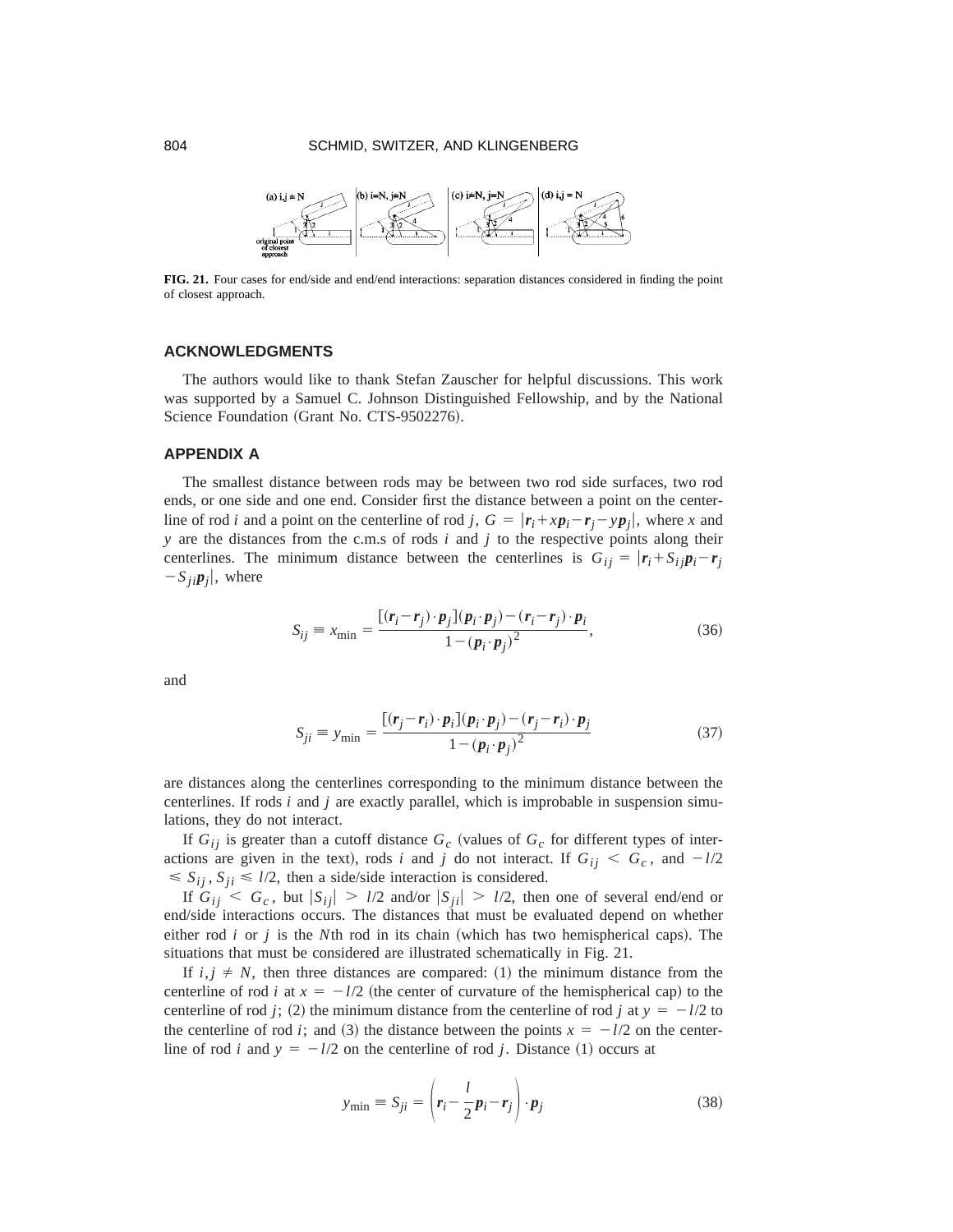on the rod *j* centerline. Likewise, if one or both of *i* and *j* are *N*th rods in a chain, distances are compared as shown in Fig. 21. The shortest distance for which  $-l/2$  $\leq S_{ij}$ ,  $S_{ji} \leq l/2$  is the closest approach between rods  $G_{ij}$ ; if it is less than  $G_c$ , then a rod/rod interaction is counted.

# **APPENDIX B**

Referring to Eq. (27), we denote  $s_{ij} \equiv S_{ij} / R$ , and suppress rod subscripts *i* and *j* on  $f_k^{\text{fric}*}$ ,  $t_k^{(1)}$ ,  $t_k^{(2)}$ ,  $n_k$ , and  $g_k$  for clarity. Each interaction *k* between rods *i* and *j* (*i*  $\langle j \rangle$  contributes a diagonal term

$$
\boldsymbol{U}_{k} = \begin{bmatrix} \leftarrow & [\boldsymbol{U}_{k}^{\dagger} \cdot \boldsymbol{t}_{k}^{(1)}]^{\dagger} & \rightarrow \\ \leftarrow & [\boldsymbol{U}_{k}^{\dagger} \cdot \boldsymbol{t}_{k}^{(2)}]^{\dagger} & \rightarrow \\ \leftarrow & \boldsymbol{n}_{k}^{\dagger} & \rightarrow \end{bmatrix}, \qquad (39)
$$

where the notation  $\leftarrow v^{\dagger} \rightarrow$  signifies a vector *v* placed in a row with  $v_x$  in column one,  $v_y$  in column two, and  $v_z$  in column three. The second order tensor  $\mathcal{U}_k$  is

$$
\mathcal{U}_k = u_1 \, \delta + u_2 p_i p_i + u_3 p_j p_j + u_4 \left( p_i n_k + n_k p_i \right) + u_5 \left( p_j n_k + n_k p_j \right)
$$

$$
+ u_6 \left( \delta - n_k n_k \right) - u_7 \left( N_k \cdot \left( p_i p_i + p_j p_j \right) \cdot N_k \right), \tag{40}
$$

where

$$
u_{1} = \frac{2}{Y^{A}} + \frac{3}{4r_{p_{r}}^{2}Y^{C}}[s_{ij}^{2} + s_{ji}^{2} + g_{k}(s_{ij}n_{k} \cdot p_{i} - s_{ji}n_{k} \cdot p_{j})],
$$
  
\n
$$
u_{2} = \left(\frac{1}{X^{A}} - \frac{1}{Y^{A}}\right) - \frac{3s_{ij}^{2}}{4r_{p_{r}}^{2}Y^{C}},
$$
  
\n
$$
u_{3} = \left(\frac{1}{X^{A}} - \frac{1}{Y^{A}}\right) - \frac{3s_{ji}^{2}}{4r_{p_{r}}^{2}Y^{C}},
$$
  
\n
$$
u_{4} = -\frac{3s_{ij}g_{k}}{8r_{p_{r}}^{2}Y^{C}},
$$
  
\n
$$
u_{5} = \frac{3s_{ji}g_{k}}{8r_{p_{r}}^{2}Y^{C}},
$$
  
\n
$$
u_{6} = \frac{3g_{k}^{2}}{16r_{p_{r}}^{2}}\left(\frac{1}{X^{C}} - \frac{1}{Y^{C}}\right),
$$
  
\n
$$
N_{k} = \begin{bmatrix} 0 & -n_{k_{z}} & n_{k_{y}} \\ n_{k_{z}} & 0 & -n_{k_{x}} \\ -n_{k_{y}} & n_{k_{x}} & 0 \end{bmatrix}.
$$
  
\n(41)

The right hand side vector  $Z_k$  for each interaction  $k$  is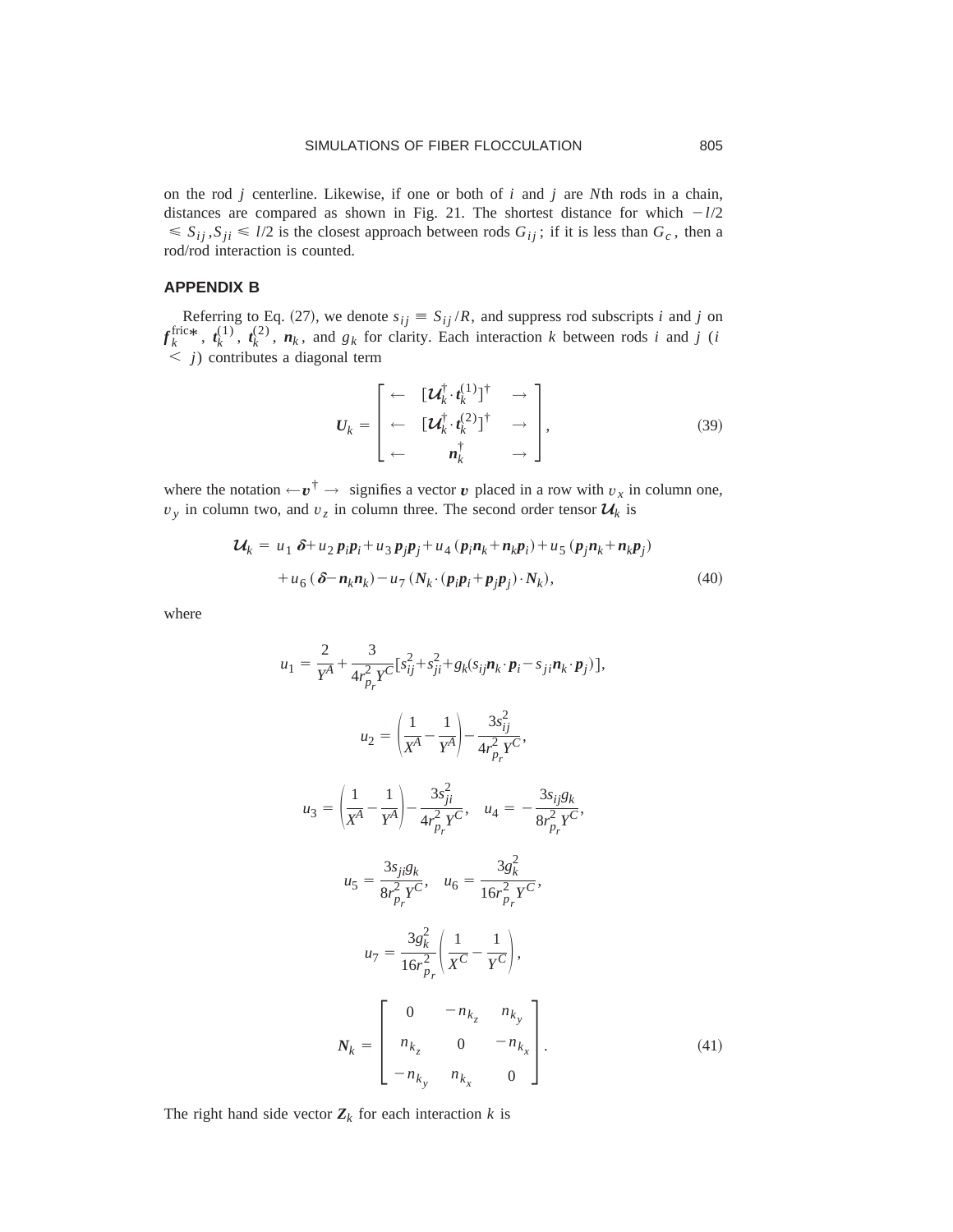$$
\mathbf{Z}_{k} = \begin{bmatrix} \mathbf{Z}_{k} \cdot \mathbf{t}_{k}^{(1)} \\ \mathbf{Z}_{k} \cdot \mathbf{t}_{k}^{(2)} \\ 0 \end{bmatrix}, \tag{42}
$$

where

$$
\mathcal{Z}_k = a_j - a_i + s_{ij} p_i \times b_i - s_{ji} p_j \times b_j + 0.5 g_k n_k \times (b_i + b_j), \qquad (43)
$$

and

$$
a_{i} = v_{i}^{\infty} * + A_{i}^{-1} * \cdot \left( \sum_{m} f_{im}^{\text{net}*} - X_{i}^{*} + X_{i+1}^{*} + F_{i}^{b*} \right),
$$
\n
$$
\tag{44}
$$

$$
\boldsymbol{b}_i = \boldsymbol{\omega}_i^{\text{left}} + \frac{3}{4r_{p_r}^2 Y^C} \boldsymbol{p}_i \times \left( r_{p_r} (X_i^* + X_{i+1}^*) + \sum_m s_{im} f_{im}^{\text{net}*} \right) + C_i^{-1*} \cdot (-Y_i^* + Y_{i+1}^*).
$$

Here  $f_{im}^{\text{net}*}$  is the net position-dependent force between rods *i* and *m*, and all  $X_i^*$  are previous time step values. For simulations in simple shear flow and periodic boundary conditions, the term  $v_j^{\infty,*} - v_i^{\infty,*} = (r_{j_y}^* - r_{i_y}^*)e_x$  in  $\mathcal{Z}_k$  must be adjusted if rod *i* interacts with a minimum image of rod *j* from either above or below the main simulation box. In this case, we replace  $r_{j_y}^* - r_{i_y}^*$  with  $r_{j_y}^* - r_{i_y}^* - \text{NINT}[(r_{j_y}^* - r_{i_y}^*)/B^*]B^*$ , where  $B^*$  $= B/R$  and NINT( $a/b$ ) is the nearest integer to  $a/b$ .

The off-diagonal tensors

$$
\mathbf{W}_{kl} = \begin{bmatrix} \leftarrow & [\mathbf{W}_{kl}^{\dagger} \cdot \mathbf{t}_k^{(1)} ]^{\dagger} & \rightarrow \\ \leftarrow & [\mathbf{W}_{kl}^{\dagger} \cdot \mathbf{t}_k^{(2)} ]^{\dagger} & \rightarrow \\ 0 & 0 & 0 \end{bmatrix}
$$
(45)

are nonzero when interaction points *k* and *l* occur on the same rod, [the tensor  $W_{lk}$  is obtained by exchanging subscripts *k* and *l* in Eq. (45)]. Tensors  $W_{kl}$  assume one of four different forms, depending on the indices of the interacting rods. For rods *i* and *j* (*i*  $\leq$  *j*) interacting at point *k*, and rods *i* and *h* (*i*  $\leq$  *h*) interacting at point *l*,  $W_{kl}$  $= \mathbf{W}_{kl}^{(1)}$  where

$$
\mathbf{\mathcal{W}}_{kl}^{(1)} = w_1 \, \delta + w_2 \, p_i p_i + w_3 \, p_i n_k + w_4 \, n_i p_i + w_5 \, n_i n_k - w_6 \, (N_k \cdot p_i p_i \cdot N_l), \tag{46}
$$

and

$$
w_{1} = \frac{1}{Y^{A}} + \frac{3}{4r_{p_{r}}^{2}Y^{C}}(s_{ij}s_{ih} + 0.5s_{ij}g_{l}\mathbf{n}_{l} \cdot \mathbf{p}_{i} + 0.5s_{ih}g_{k}\mathbf{n}_{k} \cdot \mathbf{p}_{i} + 0.25g_{k}g_{l}\mathbf{n}_{k} \cdot \mathbf{n}_{l}),
$$
  

$$
w_{2} = \left(\frac{1}{X^{A}} - \frac{1}{Y^{A}}\right) - \frac{3s_{ij}s_{ih}}{4r_{p_{r}}^{2}Y^{C}}, \quad w_{3} = -\frac{3s_{ih}g_{k}}{8r_{p_{r}}^{2}Y^{C}},
$$
  

$$
w_{4} = -\frac{3s_{ij}g_{l}}{8r_{p_{r}}^{2}Y^{C}}, \quad w_{5} = -\frac{3g_{k}g_{l}}{16r_{p_{r}}^{2}Y^{C}},
$$
  
(47)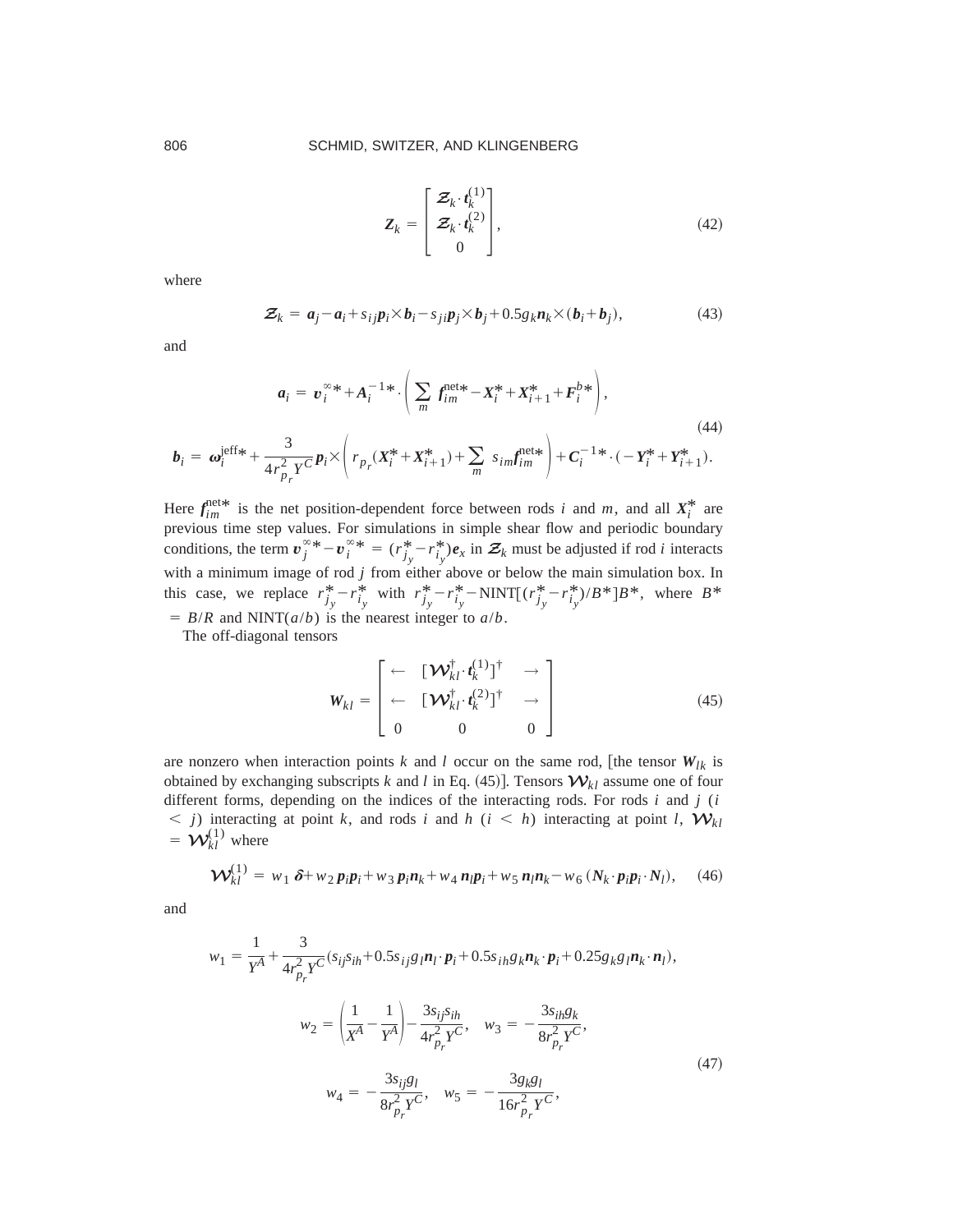$$
w_6 = -\frac{3g_k g_l}{16r_{p_r}^2} \left( \frac{1}{X^C} - \frac{1}{Y^C} \right).
$$

The tensor  $\mathcal{W}_{lk}^{(1)}$  is obtained by exchanging indices *k* and *l*, *and* exchanging  $s_{ih}$  and  $s_{ij}$ everywhere in Eqs.  $(46)$  and  $(47)$ .

If the same rods interact, but  $h < i$ ,  $\mathcal{W}_{kl} = \mathcal{W}_{kl}^{(2)}$  is obtained by first taking  $(-1) \times$  Eq. (46), and then replacing  $n_l$  with  $-n_l$  everywhere in Eqs. (46) and (47). The tensor  $\mathcal{W}_{lk}^{(2)}$  is obtained by exchanging indices *k* and *l*, and replacing  $s_{ij}$  with  $-s_{ih}$ , and  $s_{ih}$  with  $-s_{ij}$ , everywhere in the expression for  $\mathcal{W}_{kl}^{(2)}$ .

For rods *i* and *j* ( $i \le j$ ) interacting at point *k*, and rods *j* and *h* ( $j \le h$ ) interacting at point *l*,  $\mathbf{W}_{kl} = \mathbf{W}_{kl}^{(3)}$  where

$$
\mathbf{\mathcal{W}}_{kl}^{(3)} = w_1 \,\delta + w_2 p_j p_j + w_3 p_j n_k + w_4 n_j p_j + w_5 n_l n_k - w_6 \left( N_k \cdot p_j p_j \cdot N_l \right), \quad (48)
$$

and

$$
w_1 = -\frac{1}{Y^A} + \frac{3}{4r_{p_r}^2 Y^C} (-s_{ji}s_{jh} - 0.5s_{ji}g_l \mathbf{n}_l \cdot \mathbf{p}_j + 0.5s_{jh}g_k \mathbf{n}_k \cdot \mathbf{p}_j + 0.25g_k g_l \mathbf{n}_k \cdot \mathbf{n}_l),
$$
  

$$
w_2 = -\left(\frac{1}{X^A} - \frac{1}{Y^A}\right) + \frac{3s_{ji}s_{jh}}{4r_{p_r}^2 Y^C}, \quad w_3 = -\frac{3s_{jh}g_k}{8r_{p_r}^2 Y^C},
$$
  

$$
w_4 = \frac{3s_{ji}g_l}{8r_{p_r}^2 Y^C}, \quad w_5 = -\frac{3g_k g_l}{16r_{p_r}^2 Y^C},
$$
  

$$
w_6 = -\frac{3g_k g_l}{16r_{p_r}^2} \left(\frac{1}{X^C} - \frac{1}{Y^C}\right).
$$
 (49)

The tensor  $\mathcal{W}_{lk}^{(3)}$  is obtained by exchanging indices *k* and *l*, and replacing  $s_{ji}$  with  $-s_{hj}$ , and  $s_{hj}$  with  $-s_{ji}$  everywhere in Eqs. (48) and (49).

If the same rods interact, but  $h < j$ , the tensor  $W_{kl} = W_{kl}^{(4)}$  is obtained by first taking  $(-1) \times$  Eq. (48), and then replacing  $n_l$  with  $-n_l$  everywhere in Eqs. (48) and (49). The tensor  $\mathcal{W}_{lk}^{(4)}$  is then found by exchanging indices *k* and *l*, and exchanging  $s_{ji}$ and  $s_{ih}$  everywhere in the expression for  $\mathcal{W}_{kl}^{(4)}$ .

#### **References**

Allen, M. P. and D. J., Tildesley, *Computer Simulation of Liquids* (Clarendon, Oxford, 1987).

- Amelina, E. A., E. D. Shchukin, A. M. Parfenova, A. I. Bessonov, and I. V. Videnskii, ''Adhesion of cellulose fibers in liquid media: 1. Measurement of the contact friction force," Colloid J. USSR 60, 537–540 (1998).
- Andersson, S. R. and A. Rasmuson, ''Dry and wet friction of single pulp and synthetic fibres,'' J. Pulp Pap. Sci. **23**, J5-J11 (1997)
- Batchelor, G. K., ''Slender-body theory for particles of arbitrary cross-section in Stokes flow,'' J. Fluid Mech. 44, 419-440 (1970a).
- Batchelor, G. K., ''The stress system in a suspension of force-free particles,'' J. Fluid Mech. **41**, 545–570  $(1970<sub>b</sub>)$ .
- Bennington, C. P. J., R. J. Kerekes, and J. R. Grace, ''The yield stress of fiber suspensions,'' Can. J. Chem. Eng. 68, 748-756 (1990).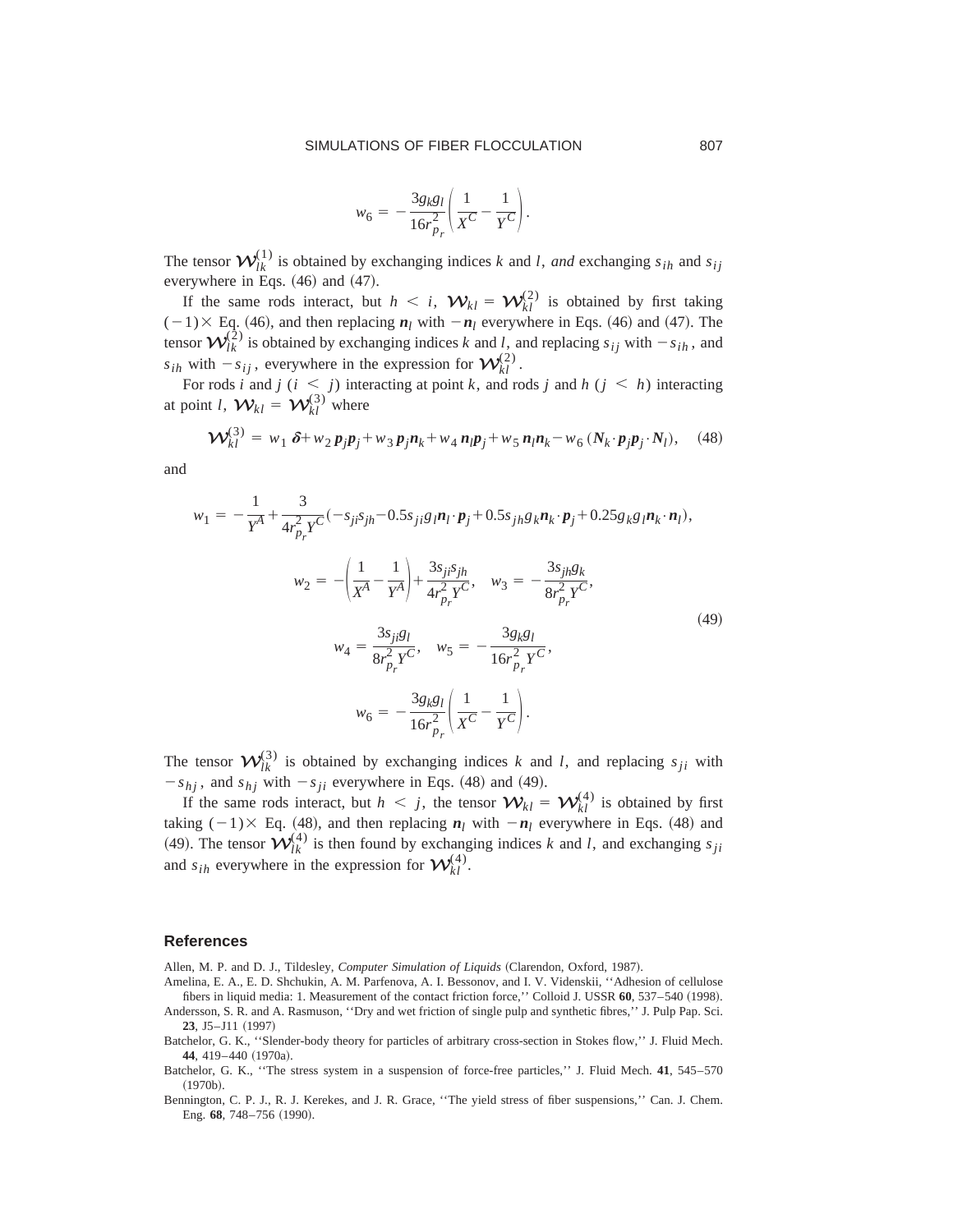- Bretherton, F. P., ''The motion of rigid particles in a shear flow at low Reynolds number,'' J. Fluid Mech. **14**, 284–304 (1962).
- Claeys, I. L. and J. F. Brady, ''Suspensions of prolate spheroids in Stokes flow. 1. Dynamics of a finite number of particles in an unbounded fluid," J. Fluid Mech. 68, 411-442 (1993).
- Cox, R. G., ''The motion of long slender bodies in a viscous fluid. 2. Shear flow,'' J. Fluid Mech. **45**, 625–657  $(1971).$
- Fan, X. J., N. Phan-Thien, and R. Zheng, ''A direct simulation of fiber suspensions,'' J. Non-Newtonian Fluid Mech. 74, 113-135 (1998).
- Farnood, R. R., S. R. Loewen, and C. T. J. Dodson, ''Estimation of intra-floc forces,'' APPITA J. **47**, 391–396  $(1994).$
- Forgacs, O. L. and S. G. Mason, ''Particle motions in sheared suspensions. 9. Spin and deformation of threadlike particles," J. Colloid Interface Sci. 14, 457-472 (1959a).
- Forgacs, O. L. S. G. Mason, ''Particle motions in sheared suspensions. 10. Orbits of flexible threadlike particles," J. Colloid Interface Sci. 14, 473-491 (1959b).
- Goldsmith, H. L. and S. G. Mason, ''The microrheology of dispersions,'' *Rheology*, edited by F. Eirich (Academic, Oxford, 1967), Vol. 4, pp. 85–201.
- Goto, S., H. Nagazono, and H. Kato, ''The flow behavior of fiber suspensions in Newtonian fluids and polymer solutions," Rheol. Acta **25**, 119-129 (1986).
- Harlen, O. G., R. R. Sundararajakumar, and D. L. Koch, ''Numerical simulations of a sphere settling through a suspension of neutrally buoyant fibres," J. Fluid Mech. 388, 355-388 (1999).
- Jeffery, G. B., ''The motion of ellipsoidal particles immersed in a viscous fluid,'' Proc. R. Soc. London, Ser. A **102**, 161-179 (1922).
- Kerekes, R. J., ''Perspectives on fibre flocculation in papermaking,'' in *Proceedings of the International Paper Physics Conference*, Niagara-on-the-Lake, Ontario, Sept., 1995 (Canadian Pulp and Paper Association, Montreal, 1995), pp. 23-31.
- Kerekes, R. J., R. M. Soszynski, and P. A. Tam Doo, ''The flocculation of pulp fibers,'' in *Transactions of the* 8th Fundamental Research Symposium, Oxford, England, Sept. 1985, edited by V. Punton (Mechanical Engineering, London, 1985), pp. 265–309.
- Kerekes, R. J. and P. A. Tam Doo, ''Wet fiber flexibility of some major softwood species pulped by various processes," J. Pulp Pap. Sci. 11, J60-J61 (1985).
- Kerekes, R. J. and C. J. Schell, ''Characterization of fiber flocculation regimes by a crowding factor,'' J. Pulp Pap. Sci. 18, J32-J38 (1992).
- Kim, S. and S. J. Karrila, *Microhydrodynamics—Principles and Selected Applications* (Butterworth-Heinemann, Boston, 1991).
- Mackaplow, M. B. and E. S. G. Shaqfeh, ''A numerical study of the rheological properties of suspensions of rigid, non-Brownian fibers," J. Fluid Mech. 329, 155-186 (1996).

Mason, S. G., "The flocculation of pulp suspensions and the formation of paper," Tappi J. 33, 440–444 (1950). Mason, S. G., "Fiber motions and flocculation," Pulp Pap. Mag. Can. 37, 494–501 (1954).

- Meyer, R. and D. Wahren, ''On the elastic properties of three-dimensional fibre networks,'' Sven. Papperstidn. **67**, 432-437 (1964).
- Nawab, M. A. and S. G. Mason, "The viscosity of dilute suspensions of threadlike particles," J. Phys. Chem. **62.** 1248–1253 (1958).
- Ross, R. F. and D. J. Klingenberg, ''Dynamic simulation of flexible fibers composed of linked rigid bodies,'' J. Chem. Phys. 106, 2949-2960 (1997).
- Salinas, A. and J. F. T. Pittman, ''Bending and breaking fibers in sheared suspensions,'' Polym. Eng. Sci. **21**,  $23 - 31$   $(1981)$ .
- Schmid, C. F., ''Simulations of flocculation in flowing fiber suspensions,'' Ph.D. thesis, University of Wisconsin-Madison, 1999.
- Skjetne, P., R. F. Ross, and D. J. Klingenberg, ''Simulation of single fiber dynamics,'' J. Chem. Phys. **107**, 2108-2121 (1997).
- Smook, G. A., *Handbook for Pulp and Paper Technologists* (Tappi, Atlanta, GA, 1982).
- Soszynski, R. M. and R. J. Kerekes, ''Elastic interlocking of nylon fibers suspended in liquid,'' Nordic Pulp Pap. Res. J. 3, 172-184 (1988).
- Sundararajakumar, R. R. and D. L. Koch, ''Structure and properties of sheared fiber suspensions with mechanical contacts," J. Non-Newtonian Fluid Mech. **73**, 205–239 (1997).
- Takeuchi, N., S. Senda, K. Namba, and G. Kuwabara, ''Formation and destruction of fiber flocs in a flowing pulp suspension," APPITA J., 37, 223-230 (1983).
- Thomasset, J., M. Grmela and P. J. Carreau, ''Microstructure and rheology of polymer melts reinforced by long glass fibres: direct simulations," J. Non-Newtonian Fluid Mech. **73**, 195–203 (1997).
- Wahren, D., ''Fiber network structures in papermaking operations,'' in *Proceedings of the Institute of Paper Chemistry Symposium 'Paper Science and Technology—The Cutting Edge'*, Appleton, WI, 1979 (Institute of Paper Chemistry, Appleton, WI, 1980), pp. 112-129.
- Wittenburg, I.J., *Dynamics of Systems of Rigid Bodies* (B. G. Teubner, Stuttgart, 1977).